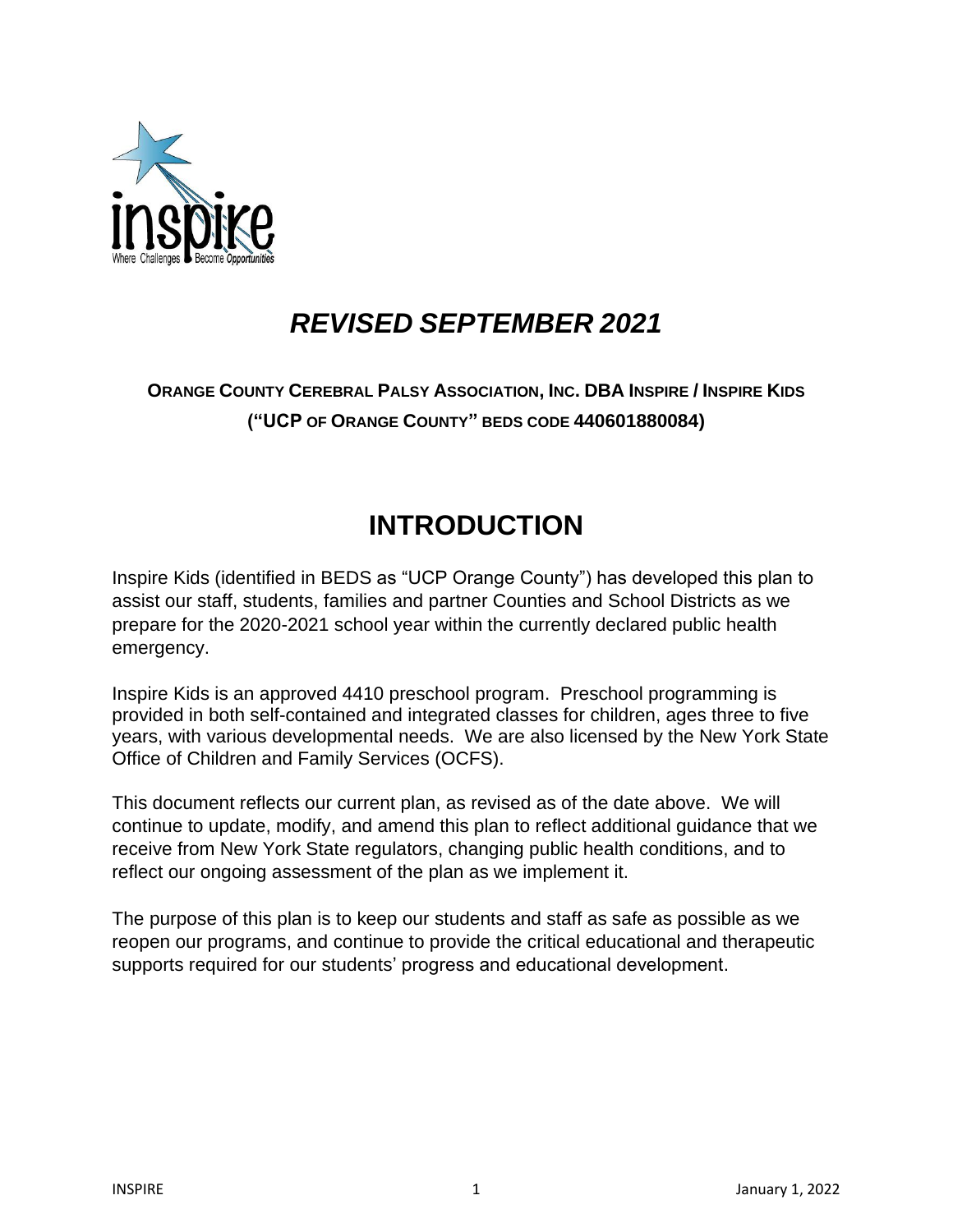## **PROGRAM OVERVIEW**

We educate approximately 202 students in our special education preschool program across five locations in Orange County, identified below.

| <b>LOCATION</b>       | <b>NUMBER of</b> | <b>RATIO</b>      | <b>CLASS TYPE</b>      |
|-----------------------|------------------|-------------------|------------------------|
|                       | <b>CLASSES</b>   |                   |                        |
| 2 Fletcher Street     | 2                | 8:1:2 half-day    | Self-contained         |
| Goshen, NY            | 3                | $8:1:2$ full-day  | Self-contained         |
|                       | $\overline{2}$   | $12:1:2$ half-day | Self-contained         |
|                       | $\overline{2}$   | $12:1:3$ full day | Self-contained         |
|                       |                  | 12:1: (3:1)       | Self-contained         |
|                       | 4                | 6:1:1             | Integrated             |
|                       |                  |                   |                        |
| 344 Gidney Avenue     | 1                | $8:1:2$ half day  | Self-contained         |
| Newburgh, NY          | 3                | $8:1:2$ full day  | Self-contained         |
|                       |                  | $12:1:2$ half day | Self-contained         |
|                       |                  | 12:1:3 full day   | Self-contained         |
|                       |                  |                   |                        |
| 49 Gidney Avenue      | 1                | $8:1:2$ full day  | Integrated*            |
| Newburgh, NY          |                  |                   | *hosted by Head Start  |
|                       |                  |                   |                        |
| One Washington Center | 1                | $6:1:2$ full day  | Integrated*            |
| Newburgh, NY          |                  |                   | *hosted by SUNY Orange |
|                       |                  |                   |                        |
| 45 Gilbert St Ext.    | 1                | $8:1:2$ full day  | Self-contained         |
| Monroe, NY            |                  | 12:1:3 full day   | Self-contained         |
|                       |                  | $6:1:1$ full day  | Integrated             |

This plan as written will apply to each location. For those integrated classes that are embedded with hosts other than Inspire Kids, we will follow our hosts' plans to the extent it meets or exceeds our own. For model of instruction, these embedded classes will follow the hosts' decisions (in-person, hybrid, or remote).

Within all classrooms, curriculum and instruction are based on the developmental levels of the children, and are guided by the NYS Learning Standards.

## **A. COMMUNICATION**

In preparing this plan, we received input from Inspire Kids program administrators, providers, instructional and facilities staff, parents, school districts, counties, peer agencies, consultants, and our Health & Safety Committee and our Board of Directors.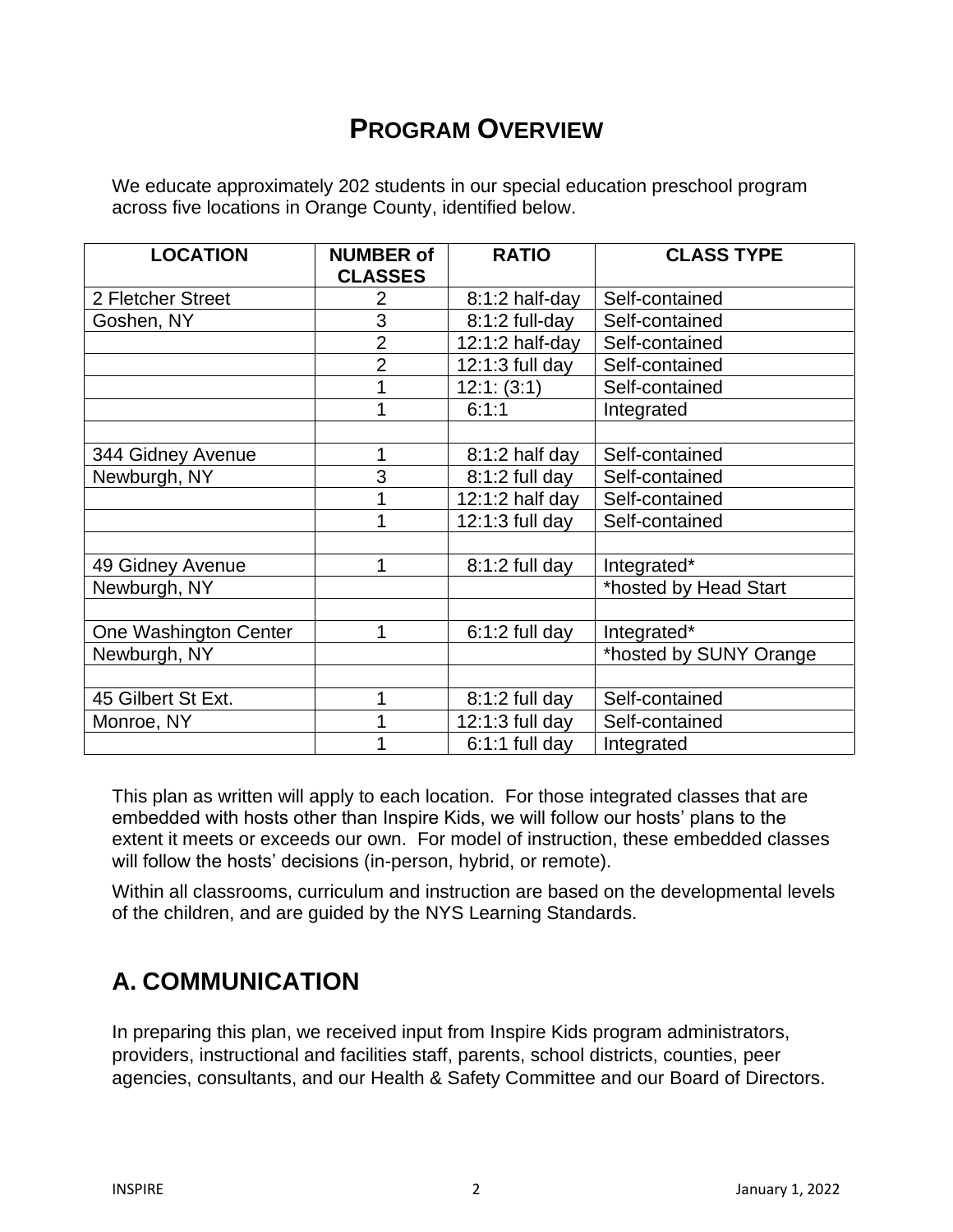### **1. Parents and Guardians**

The classroom teacher, or designated classroom staff member, performs regular outreach to students' families. This communication may be conducted through phone calls, text messaging, video conferencing, mailed communications, or any combination of these methods, depending on family preference. Parents/guardians will be provided contact information for staff working with their child, including teachers, therapists, social workers, and program directors and will be encouraged to communicate with the education team with any questions, comments, or concerns. The Education Director will contact families directly for input and responses to this Plan.

### **2. Social Media and News Outlets**

Inspire Kids may choose to share non-child specific program information with families by Facebook and Instagram. Family participation in these media platforms is optional. Communication through Facebook and Instagram may include:

- o Announcements regarding program events or closures
- o Details regarding health and safety procedures
- o Guidelines from the CDC and DOH
- o Resources for families regarding general activities for children's developmental, physical and mental health, and community events of interest

Information on closures and emergency notices are shared on local news media including the radio and online media outlets.

#### **3. Agency Website**

Information on closures and emergency notices are posted on our website. This Reopening Plan will be available on the Inspire website.

#### **4. Translation / Interpreting Services**

In the event parent/guardians require translation or interpreting services, Inspire Kids staff works with the families to provide this support.

### **5. Staff**

Inspire Kids staff members will be assigned an email account that can be accessed through any internet connection. This is available to communicate with staff. In addition, announcements and information regarding this Plan and school openings/closings, as well as vaccination opportunities, will be posted on the Community link of the time and attendance program ("Paylocity"), which is accessed daily by all employees. Faculty and Staff have also been instructed to send any COVID-19 related questions, comments, concerns to a dedicated COVID-19 email address at reopening K@inspirecp.org, so that timely responses can be prepared.

## **B. HEALTH & SAFETY**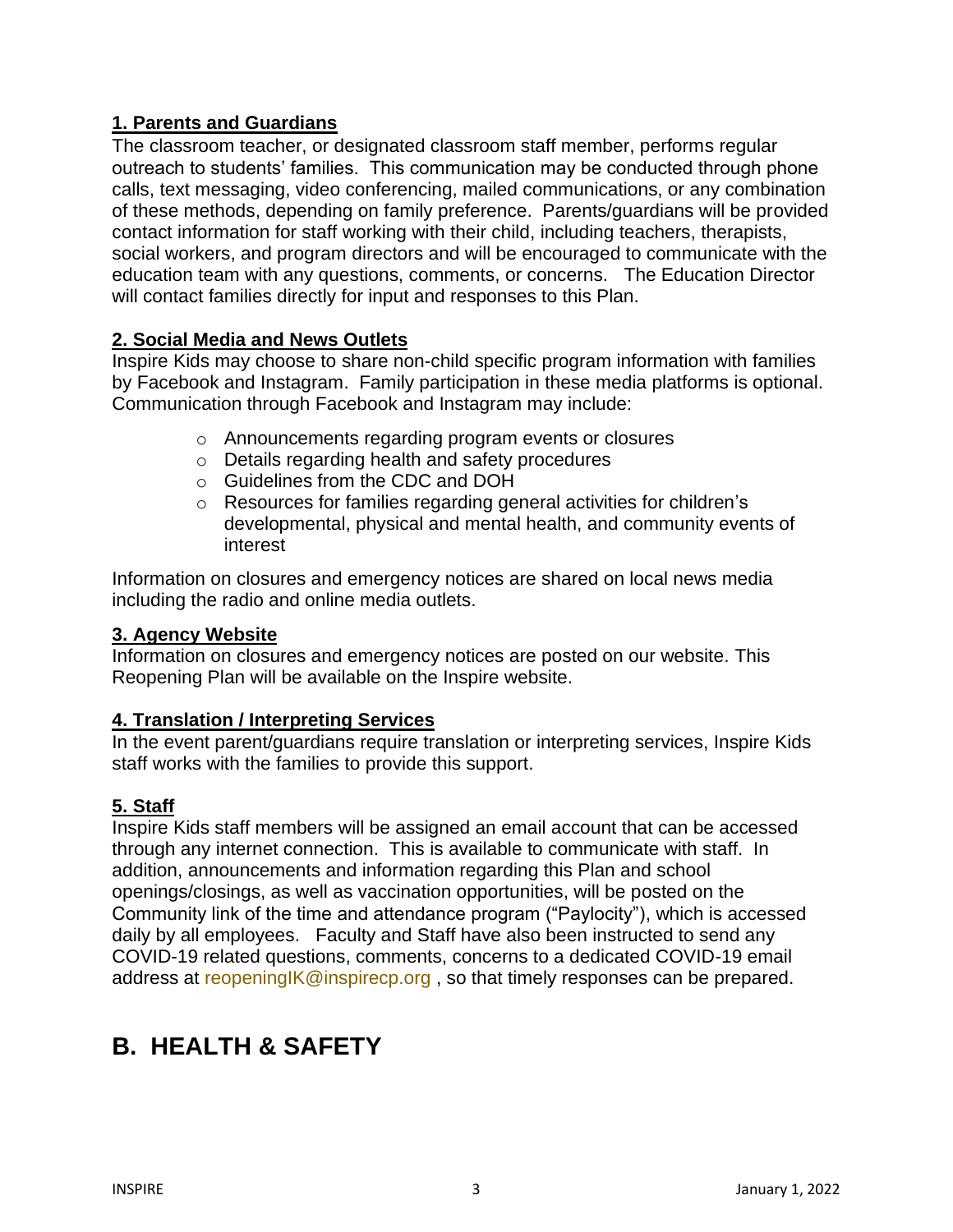Inspire Kids is committed to ensuring the health and safety of all students and staff enrolled in our education programs, and recognizes and accepts its responsibility as an employer and provider of services. Inspire Kids has implemented the following health and safety protocols, in accordance with guidance from the New York State DOH, NYSED, OCFS, OSHA, and CDC.

#### **1. COVID-19 Safety Coordinator**

The COVID-19 Safety Coordinator is Annieka Mangum, Corporate Compliance Officer. All stakeholders are encouraged to contact Annieka Mangum or her designee should questions, comments, or concerns arise. Annieka can be contacted via email at [amangum@inspirecp.org.](mailto:amangum@inspirecp.org)

#### **2. Signage**

All Inspire Kids education program locations will have signage prominently displayed in areas such as bulletin boards, school entrance doors, bathrooms, school offices, lobbies, and janitorial areas. These signs will include information on:

- $\circ$  To stay home if sick
- o Hand washing
- o Cough hygiene
- o Physical distancing protocols
- o Face covering use
- o CDC signs and symptoms related to COVID-19 illness
- o Reporting of signs and symptoms of COVID-19
- o Cleaning and disinfecting guidelines

### **3. Hand Washing & Hand Sanitizer**

All employees are required to wash their hands upon arrival at work. Hand washing stations are available in all buildings and in most classrooms. Hand washing is expected upon arrival in the building, whenever hands are soiled, before and after eating, after toileting, after personal care of the students, and after removing gloves and facemasks.

Hand sanitizer will be available for instances when hand washing cannot be done, and in common areas such as copiers, and at entrances to the buildings for visitor use. Use of hand sanitizer is not a substitute for hand washing upon arrival at work, nor for when hands are visibly soiled. Hand sanitizer is not to be used with young children, including our students.

Students will be taught to wash their hands upon arrival to school, before and after eating, after toileting, and when their hands are soiled.

#### **4. Face Masks**

• All Inspire Kids staff will be required to wear a face mask at all times while in the school building, regardless of vaccination status, except when eating (with 6 foot distancing). Vaccinated staff may remove the mask when alone in an office.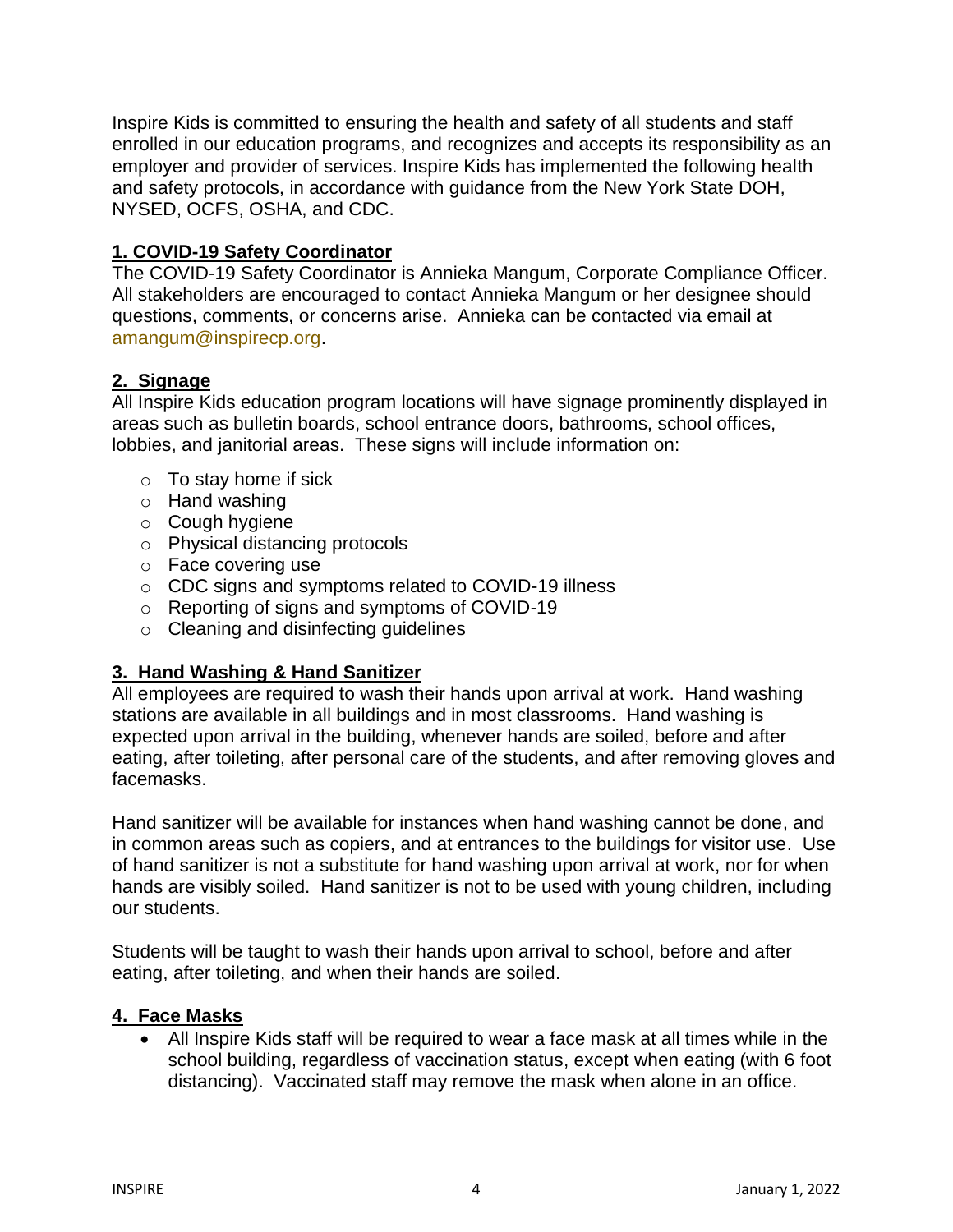• Surgical/procedure and KN95 masks will be provided by Inspire Kids. Staff may choose to wear their own face masks only when not providing services, if it has two layers of material. Bandanas or gaiters are not acceptable. Staff must wear the mask appropriately, covering the entire mouth and nose. Cloth masks must be washed daily, and changed if soiled within the day.

Staff will be trained on the proper use of face masks. Failure to follow the Agency face covering policy can lead to disciplinary action.

• For in-person instruction and in-person therapies, including for non-providing employees who are proximate to the service delivery for more than 10 minutes (physically within classrooms, treatment rooms or playgrounds, or less than 6 feet away from students): surgical masks are required to be worn by vaccinated staff and KN95 masks are required to be worn by unvaccinated staff. For clarification, this includes during classroom teaching both inside and outside the building, childcare activities, and therapy sessions. Cloth mask cannot substitute for the surgical or KN95 mask.

Students will be asked to wear their own masks to attend in-person instruction. Inspire Kids will provide masks for students who forget to bring their own. It is expected that many of our students may not tolerate face masks because of their age and developmental level. Therefore, staff are required to wear face masks at all times regardless of physical distancing. Sharing of materials will be limited with students who will not or cannot wear masks.

The educational and clinical teams will develop goals based on each student's development and physical/medical ability to wear a face mask. Strategies will be developed to teach wearing a face mask, increasing the amount of time that a mask is tolerated and for wearing the face mask for extended periods of time.

Some instructional and/or therapy activities may require that students remove their masks (for example, some speech therapy strategies), and may require that students be able to see the adult's mouth (for example, in speech therapy or for students with hearing impairment). In these instances, the adults will wear a clear mask that doesn't block a view of the adult's mouth and/or use a clear barrier between student and adult.

### **5. Daily Health Checks for Staff**

Inspire Kids has implemented daily COVID-19 screenings for ALL staff prior to reporting to work at the start of the workday.

- Screenings are attested electronically when the employee logs in to the time and attendance system. Employees who fail the screening cannot clock in for the day.
- Employees are expected to complete temperature checks prior to logging-in (it is part of their daily attestation). Non-contact, thermal scanners are available in the buildings if needed.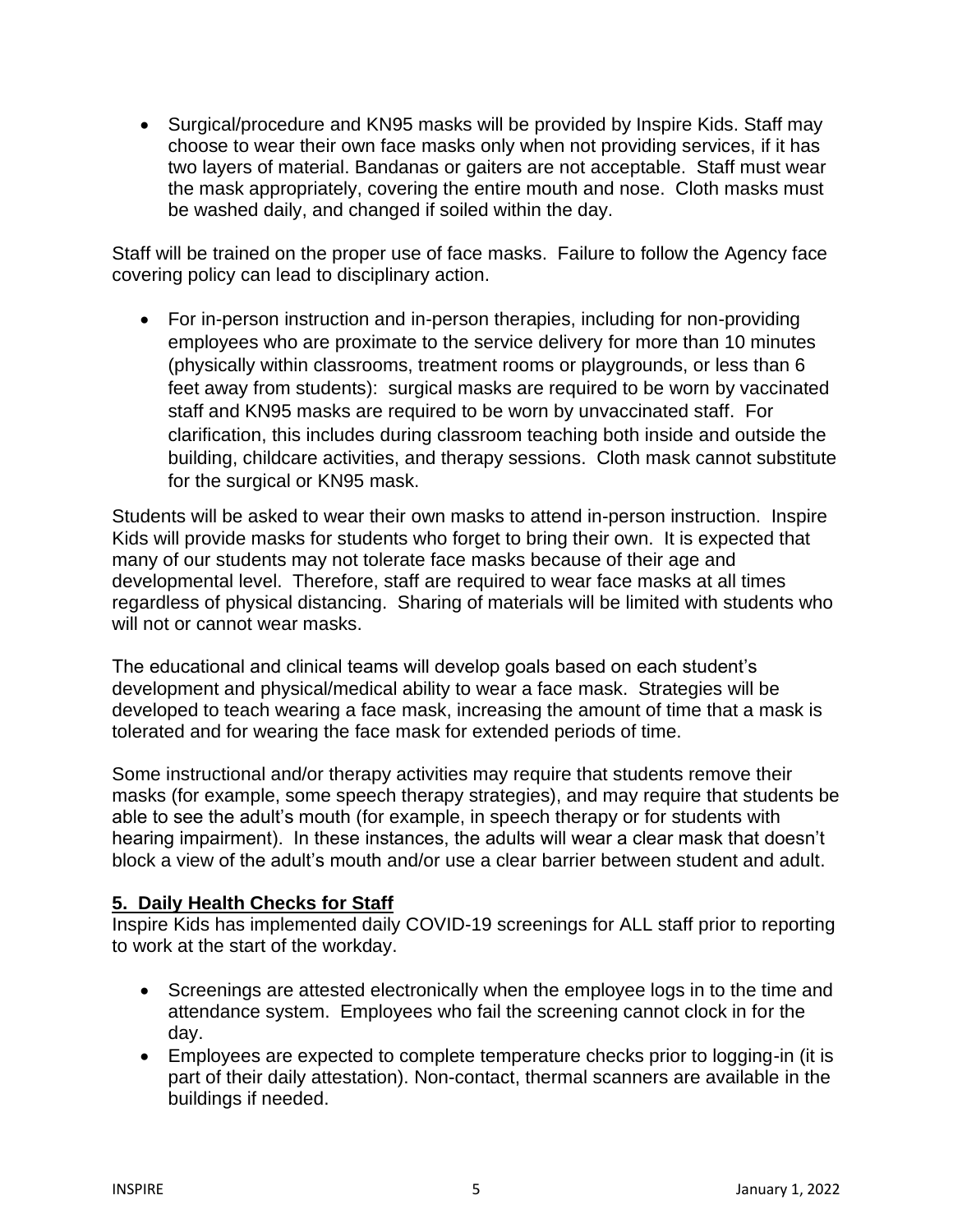- Screening questions include whether the individual has:
	- o a temperature or any symptoms of COVID-19
	- $\circ$  has been in close or proximate contact in the past 10 days with anyone who has tested positive for COVID-19 or who had symptoms of COVID- $19<sup>·</sup>$
	- o has tested positive through a diagnostic test for COVID-19 in the past 10 days or is waiting for test results;
	- o has experienced any symptoms of COVID-19 in the past 10 days: or
	- o has traveled inconsistently with latest travel advisories

NOTE: Asymptomatic, fully vaccinated individuals (more than 2 weeks from final dose and not past vaccine expiration date) do not need to quarantine following an exposure to COVID-19.

The completed screenings are retained electronically in the time and attendance system and are reviewed by Human Resources or a designated supervisor.

Any staff who is ill, running a temperature  $>100.0^{\circ}$  F or who fails the COVID-19 screening questions will be required to remain home until they meet all required criteria to return. All symptomatic staff will be required to follow up with their health care provider prior to their return. Prior to return, staff must be symptom free and must have been fever-free for at least 72 hours without the use of fever reducing medication. Guidance of the Orange County Department of Health will be followed in release from quarantine.

### **6. Daily Health Checks for Students**

Parents/Guardians are critical in protecting the health and safety of students. Prescreening students at home, before their arrival to school, is a required part of our plan. Printed information packets will be provided to families with instructions on screening their children each morning before in-person school.

Families will be instructed to:

- $\circ$  Check the temperature of the child/student before placing them on the bus or transporting them to school;
- o Look for and monitor the child/student for any signs or symptoms of COVID-19.

Families will also be asked the following:

- 1. Has the student knowingly been in close or proximate contact in the past 10 days with anyone who has tested positive through a diagnostic test for COVID-19 or who has had symptoms of COVID-19;
- 2. Has the student been tested for COVID-19, and/or has tested positive through a diagnostic test for COVID-19 in the past 10 days;
- 3. Has the student experienced any symptoms of COVID-19, including a temperature of greater than 100.0°F in the past 10 days: and/or
- 4. Has the student travelled in the past 10 days inconsistently with travel advisories.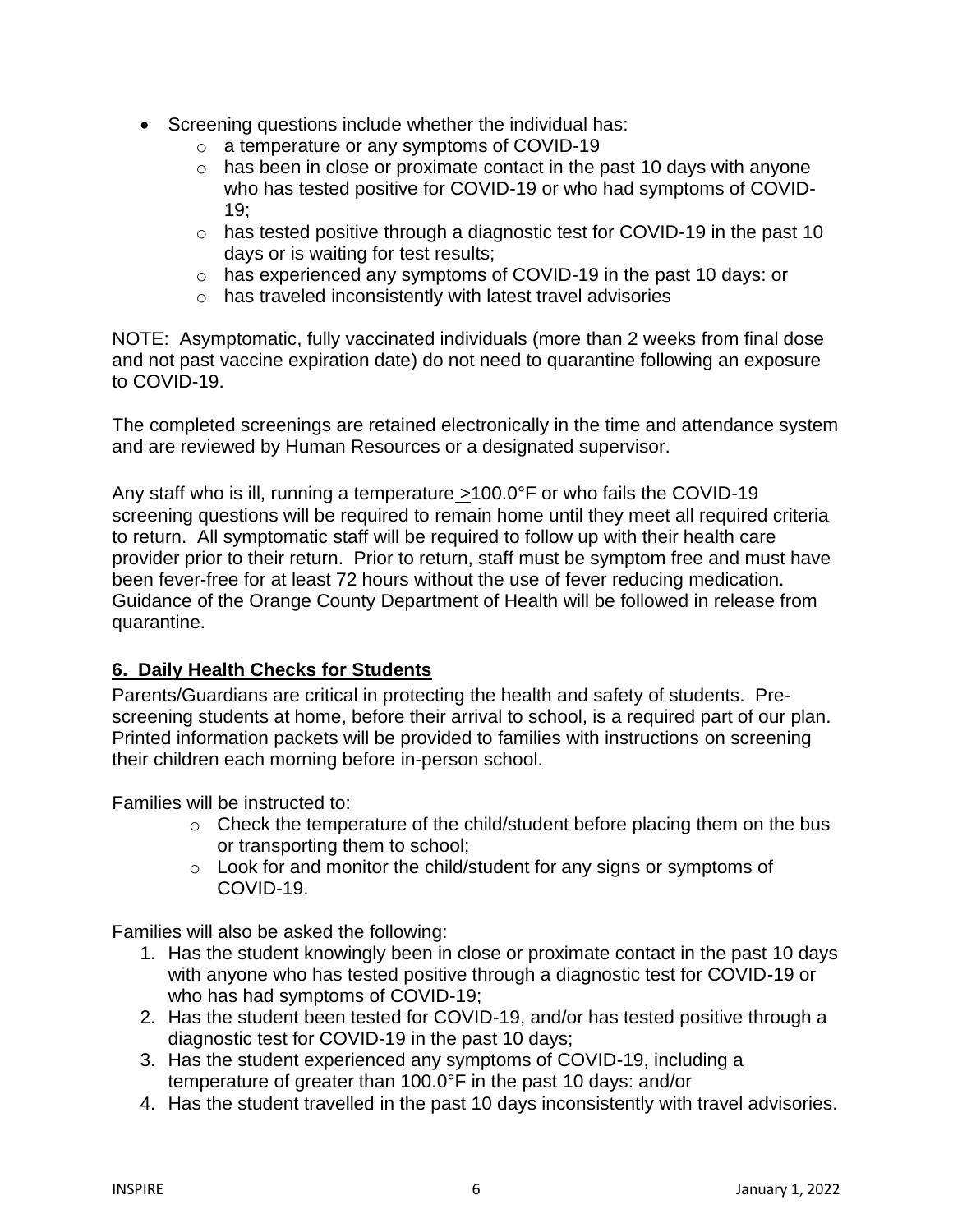Parents will be asked to send the completed checklist to school each day of in-person instruction. If they fail to do so, the parents will be called to confirm that the screening was completed before the child may enter the classroom.

### **7. Physical Distancing**

Physical distancing is required to contain any spread of COVID-19 and to help protect people who are at higher risk of getting sick. Staff and students are expected to follow these protocols:

- Keep students at least 3 feet apart from each other, particularly indoors and within group instruction (circle time, tabletop activities, etc.)
- Adults keep at least 6 feet apart from other adults and from students, unless the core activity (instruction, personal care, therapy, etc.) requires them to be closer to students
- Not gather in groups
- Stay out of crowded places and avoid large gatherings, including holding meetings virtually
- Engage in non-contact methods of greetings
- Adhere to a staggered schedule of meal breaks
- Maintain separation of students during meal times
- Keep students cohorted within the same class each day, to the extent feasible
- Stagger the use of restrooms
- Limit playground use to one class at a time. Children and staff will wash their hands before and after using the playground and will maintain 3 feet physical distancing between students to the maximum extent possible.
- Within classrooms, tables will be separated and children working at tables will face in the same direction instead of facing each other.
- While not required, given the nature of early childhood special education supports, barriers may be used within student activities if 3 feet of distancing is not possible. Such barriers include "sneeze guard" type of clear non-plexiglass material (such as polycarbonate).

**NOTE:** the core function of our schools is to provide special education services to students with complex behavioral needs, and delayed physical and cognitive development. Adaptation of instruction frequently requires physical prompts, physical supports, and hand-over-hand guidance. In addition, a core part of the early childhood/special education instruction is personal care and activities of daily living, which require the adults to provide personal and hygiene support of the students. Maintaining physical distancing may not able to be maintained within the interventions that are necessary for the instruction, health and safety of the students. Therefore, staff will be masking must be maintained at all times during instructional and childcare activities, or when proximate to the students.

## **8. Personal Protective Equipment (PPE)**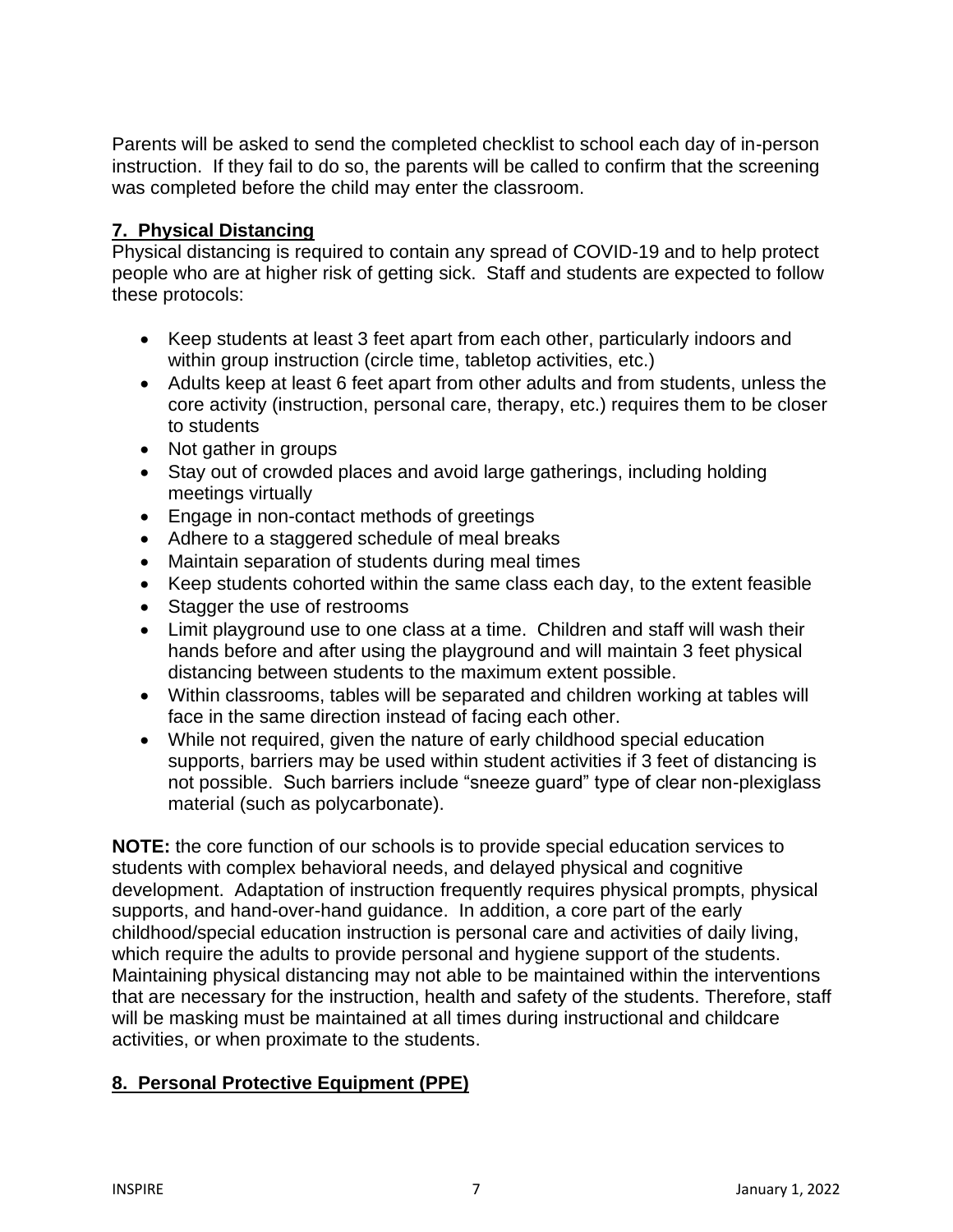Inspire Kids will provide PPE as needed to all employees, including custodial staff for cleaning. Inspire Kids has identified the PPE required for anticipated tasks, and will supply this PPE to employees engaged in these tasks. PPE includes disposable (surgical) masks, KN95 and N95 respirators, gloves, face shields, and gowns. Please see Attachment to this Plan. Hand sanitizer, hand soap and cleaning supplies will be maintained by Facilities in coordination with the COVID Coordinator.

PPE supplies will be centrally stored and inventoried; managers and directors will request PPE for their units as needed and as consistent with the completed OSHA risk assessment for the task. Central inventory will be used to monitor supplies and ensure timely reorders.

Staff may choose to wear their own PPE that exceeds the equipment identified as needed by Inspire's risk assessment. Staff may not choose to wear their own PPE if it does not meet the equipment identified by Inspire's risk assessment.

#### **9. Vaccination**

Recognizing that our students are not yet eligible for vaccination due to their ages, Inspire Kids strongly encourages all staff to be vaccinated for COVID-19. We recognize vaccination as the most important safety measure we can implement to reduce the incidence of symptomatic disease and to keep our students safe. All staff who receive vaccination are asked to notify HR of their vaccinated status. Proof of vaccination is required in order to follow the mask protocols for vaccinated staff.

### **10. Cleaning & Disinfection**

Education staff, administration and custodial crews will be trained on proper cleaning and disinfecting procedures related to COVID-19. A cleaning checklist will be utilized to ensure continuity and compliance with NYS DOH, NYSED and CDC guidelines. This checklist must be completed throughout the day, and submitted daily to Facilities.

Several times throughout the day, non-custodial staff will provide additional cleaning of high touch points such as:

- o Electronic devices
- o Tables
- o Surfaces in classrooms
- o Instructional and therapy materials before returning to use
- o Adaptive equipment will be cleaned between children
- o Restroom fixtures (handles) as needed

Non-custodial staff will clean an area they use after each use, including treatment rooms between students. They will be expected to clean all areas in their personal workspace as needed, but at least once a day.

Facilities/custodial staff will regularly clean high touch surfaces at intervals during the day, including

o Door handles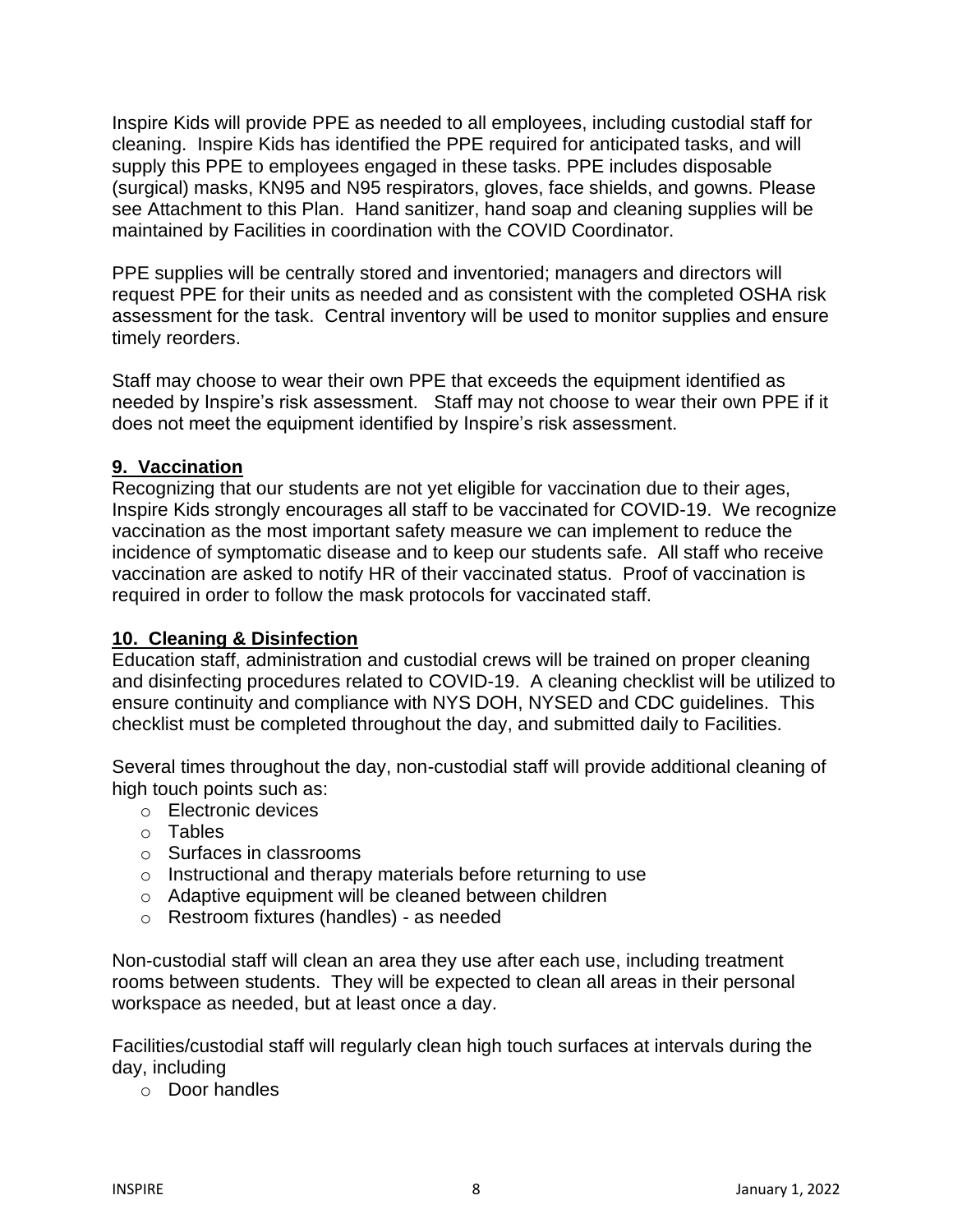- o Light switches
- o Restrooms

Facilities/custodial staff will follow a revised schedule of daily/nightly cleaning and disinfection of floors, shared surfaces, and common areas.

#### ➢ Cleaning and Disinfecting Following Exposure

In the event of a suspected exposure, that area of the building will be closed off for cleaning and disinfection. In the event of a confirmed exposure, that area of the building will be closed off for 24 hours. Following 24 hours, the area will be cleaned and disinfected according to CDC and DOH protocols. Following cleaning and disinfecting, the area will be reopened.

If the area subject to exposure cannot be closed off, that building or portion of the building will be closed until these procedures are completed. Student sessions will be transferred to other areas of the building if possible, or will move to virtual/remote schedules until the building or portion is reopened.

Cleaning and disinfection following an exposure may be done by Facilities staff wearing appropriate PPE, or may be done by contracted services. Facilities employees who are doing a post-exposure cleaning must wear a face shield **+** surgical mask (or respirator) **+** gown or coverall appropriate for the cleaning product **+** gloves appropriate for the cleaning product.

### **11. Visitors**

Inspire Kids will actively limit the number of visitors allowed in school buildings depending on the nature of the visit. Aside from regulatory and "official" visitors, every attempt will be made to exclude visitors in the school buildings, especially while students are present. The intent is to reduce introducing non-cohorted individuals in the buildings. All essential visits, or work to be performed that must be done in person, will be subject to the following guidelines:

- o Visitors may only enter the building through a designated door
- o Visitors will be subject to health screenings;
- o Visitors will be required to wear a mask through the duration of their stay regardless of vaccination status;
- o Visitors will be asked to provide basic contact information to assist with contract tracing efforts,;
- o Physical distancing protocols will be enforced.

If a visitor or vendor fails the COVID-19 screening, they will not be permitted to proceed beyond the entry to the buildings.

### **12. Instructing Staff on Signs and Symptoms of COVID-19**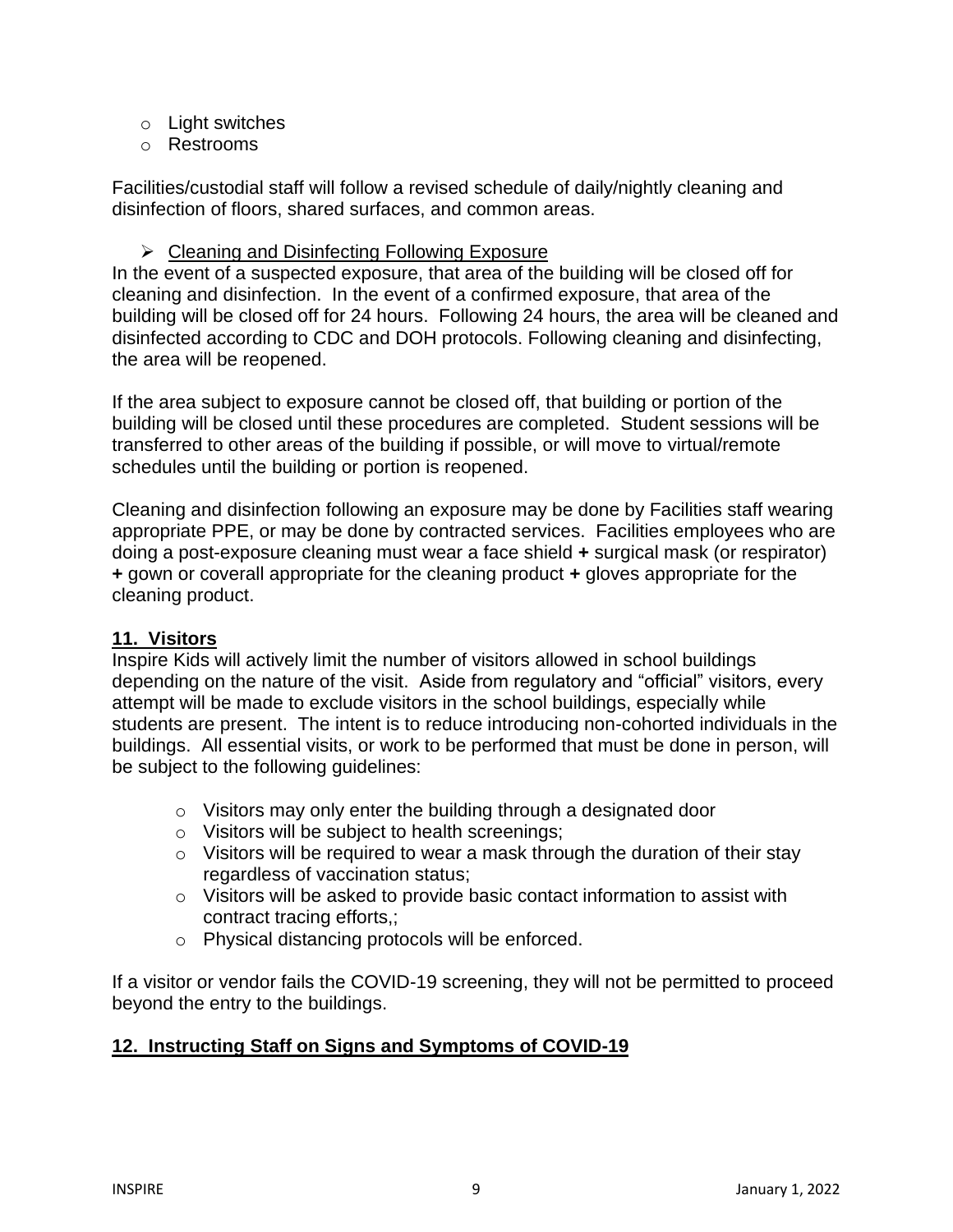All Education division staff will receive training in accordance with the NYS Department of Health, NYSED, NYDOL and CDC guidelines. The following trainings will be offered prior to resumption on in-person instruction:

- Signs and symptoms of COVID-19
- Hand Hygiene and appropriate use of hand sanitizer,
- When to call the School Nurse (RN) and what to do if the Nurse is not available
- When and where to isolate a child until they can be picked up;
- How to complete necessary reporting reporting sick children to the building administrator, and sick staff to Human Resources;
- Agency policy for staff illness and COVID-19 return to work policies;
- Universal Precautions.

#### **13. Assessing ill students**

When a child develops symptom of illness while in school, the child is removed from the classroom. The School Nurse (RN) will assess the child's symptoms and temperature. For that assessment, the Nurse will wear appropriate PPE. If the nurse is unavailable, the ill child will be assigned to the isolation room under the supervision of a familiar staff person, such as a classroom paraprofessional. This staff person will wear appropriate PPE. Appropriate PPE includes:

- o A KN95 respirator with a face shield
- o A Level 1 gown
- o Gloves

.

o Disposable health office supplies (as needed)

A separate room will be utilized for isolation of sick children, separate from the nurse's office. After use, Facilities will be notified to clean the isolation room according to CDC guidelines.

### **14. Returning to School after a Positive Case**

Understanding that all Inspire Kids students are unvaccinated, all students with a confirmed "close contact" with someone with COVID (laboratory confirmed or clinically diagnosed) or who test positive for COVID must:

- o Provide documentation of release of isolation/quarantine from DOH or primary care provider;
- o Have been 10 days since first having symptoms, or be asymptomatic;
- o Be three days since symptoms have improved including cough and/or shortness of breath;
- o Be fever free for at least 72 hours without the use of medication.

Unvaccinated staff who have COVID symptoms, who test positive for COVID, or who have close contact with an infected person (laboratory confirmed or clinically diagnosed) must immediately notify their supervisor and HR. They must:

o Provide documentation of release of isolation/quarantine from DOH or primary care provider;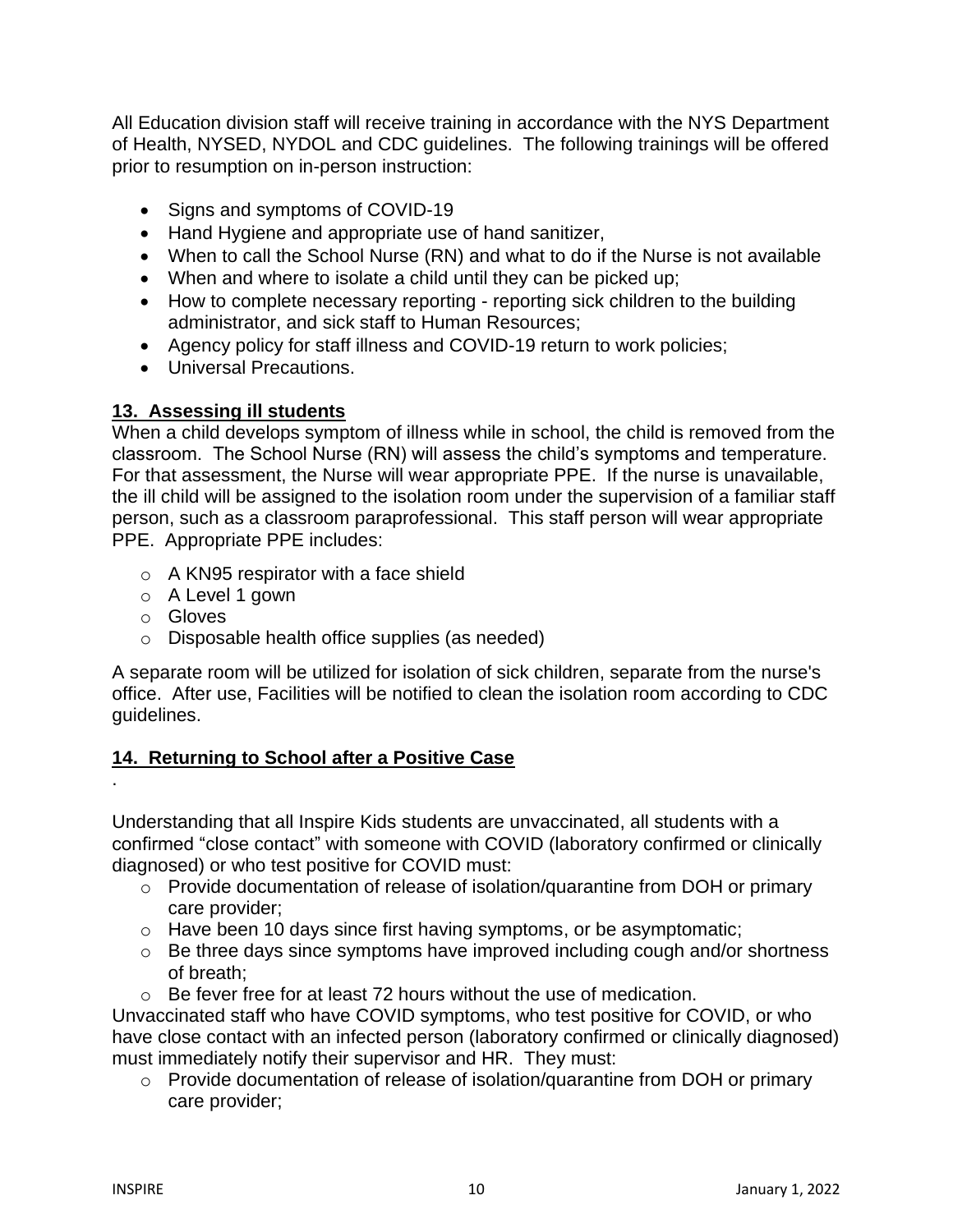- o Have been 10 days since first having symptoms or been exposed;
- o Be three days since symptoms have improved including cough and/or shortness of breath;
- o Be fever free for at least 72 hours without the use of medication.

Unvaccinated staff who have been exposed to COVID cannot test out of quarantine through a negative COVID test.

Vaccinated staff who have COVID symptoms or who test positive for COVID must immediately notify their supervisor and HR. They may return to work after 5-day isolation (with day zero being the day symptoms appeared or test date if asymptomatic), if they have:

- o No fever for at least 72 hours without use of medication
- o Have resolution of symptoms or symptoms are improving
- o Do not have a runny nose
- o Do not have a disruptive cough that interferes with working, wearing a mask consistently, or brings up phlegm.

Testing is not required for vaccinated staff to return to work.

Vaccinated staff with close contact with someone with COVID must remain masked and are advised to get tested 3-5 days after exposure; they are not required to quarantine during this time unless otherwise advised by a their primary care provider.

For the purposes of this section, "close contact" or "exposed" is anyone within 6 feet of an infected person (laboratory confirmed or clinically diagnosed) for a cumulative total of 15 minutes or more over a 24-hour period. Students within 3-6 feet of an infected student (laboratory confirmed or clinically diagnosed) while correctly wearing masks are not considered close contacts. Contact with someone who had contact with an infected person, is not considered a close contact.

### **15. Safety Drills:**

NYSED and OCFS mandate the number and type of emergency drills that must be conducted each school year. Emergency drills include fire/evacuation drills, shelter-inplace drills, and lockdown drills. Drills will continue during all scheduled in-person instruction times. Physical distancing must be maintained during drills.

Fire/evacuation drill routes have been modified to permit physical distancing. Congregation points have been modified to maintain student cohorts. Partial building drills may be employed to ensure distancing and cohorting. Shelter in Place drills will be modified to practice moving to the shelter location but with reduced numbers and time in shelter to maintain physical distancing.

In the case of a drill, physical distancing will take priority. In a real emergency, getting children to safety immediately will take priority over physical distancing guidelines.

## **C. FACILITIES**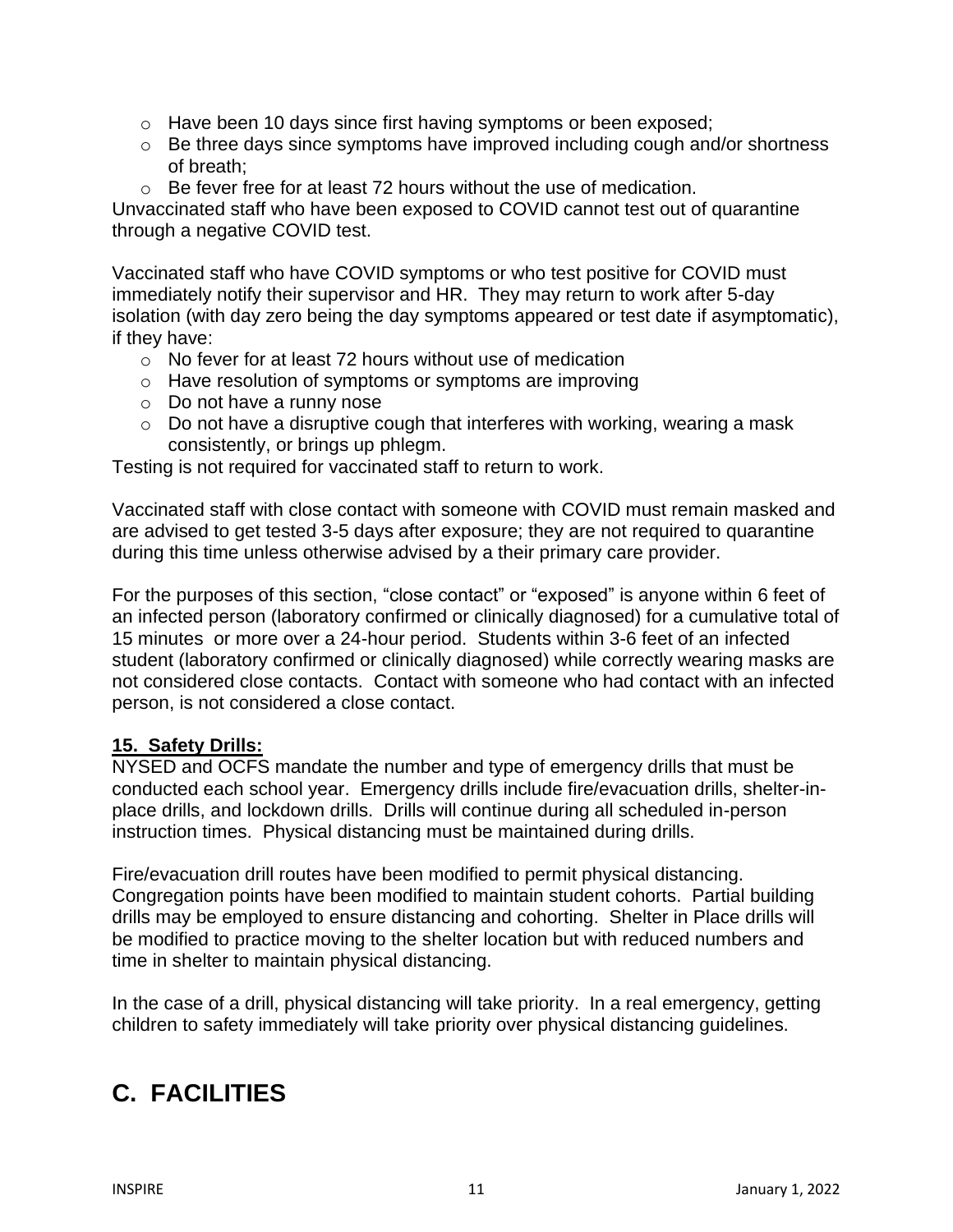During this interval of remote instruction, adjustments have been made to physical spaces to maximize distancing and minimize exposure risks of COVID-19.

### **1. Ventilation**

Inspire Kids has worked with its vendor to ensure that the fresh air ventilation rate and filtration is functioning a maximum efficiency according to the systems' specification in buildings owned by the Agency.

- System filters are currently at MERV-13.
- HVAC vents in every room will be kept at maximum openings.
- Staff will be encouraged to increase ventilation by opening external windows when it is comfortable to do so.
- HVAC and window AC units will be set to continuous "fan" settings (not "auto" settings) to maintain continual air exchange.
- HVAC systems will run 24 hours/day.
- AHAM and CARB certified air cleaners will be placed in windowless, interior rooms to increase air exchange [NOTE: all school rooms are supported by HVAC systems]
- Non-ducted hearing systems will be maintained, including filter replacements, consistently with seasonal needs and vendor recommendations.

### **2. Code Review**

Any physical changes to use of space, alterations or additions to the physical space and/or facilities will be submitted to the Office of Facilities Planning (OFP), local municipalities and/or codes enforcement officials to ensure review, approval and/or compliance with applicable codes. At this writing, Inspire Kids does not anticipate physical changes requiring review.

#### **3. Public Access to Facilities**

Inspire Kids school buildings, or the portions of buildings designated for school use in Inspire buildings with multiple service areas, are not open to the public and contain no functional areas (such as libraries, recreational facilities, etc.) of use to the general public. Regular or routine access by individuals who are not Inspire students or staff is not anticipated. Student family members may access the buildings specifically in support of student instruction. Other visitors to the buildings including vendors must be approved by Inspire management. All visitors including families, official visitors, vendors, and non-school assigned Inspire employees must follow the screening, hygiene, masking, and contact tracing requirements in place at the time.

## **D. NUTRITION**

Inspire Kids is not a School Food Authority and is not a participant in the Child Nutrition Program.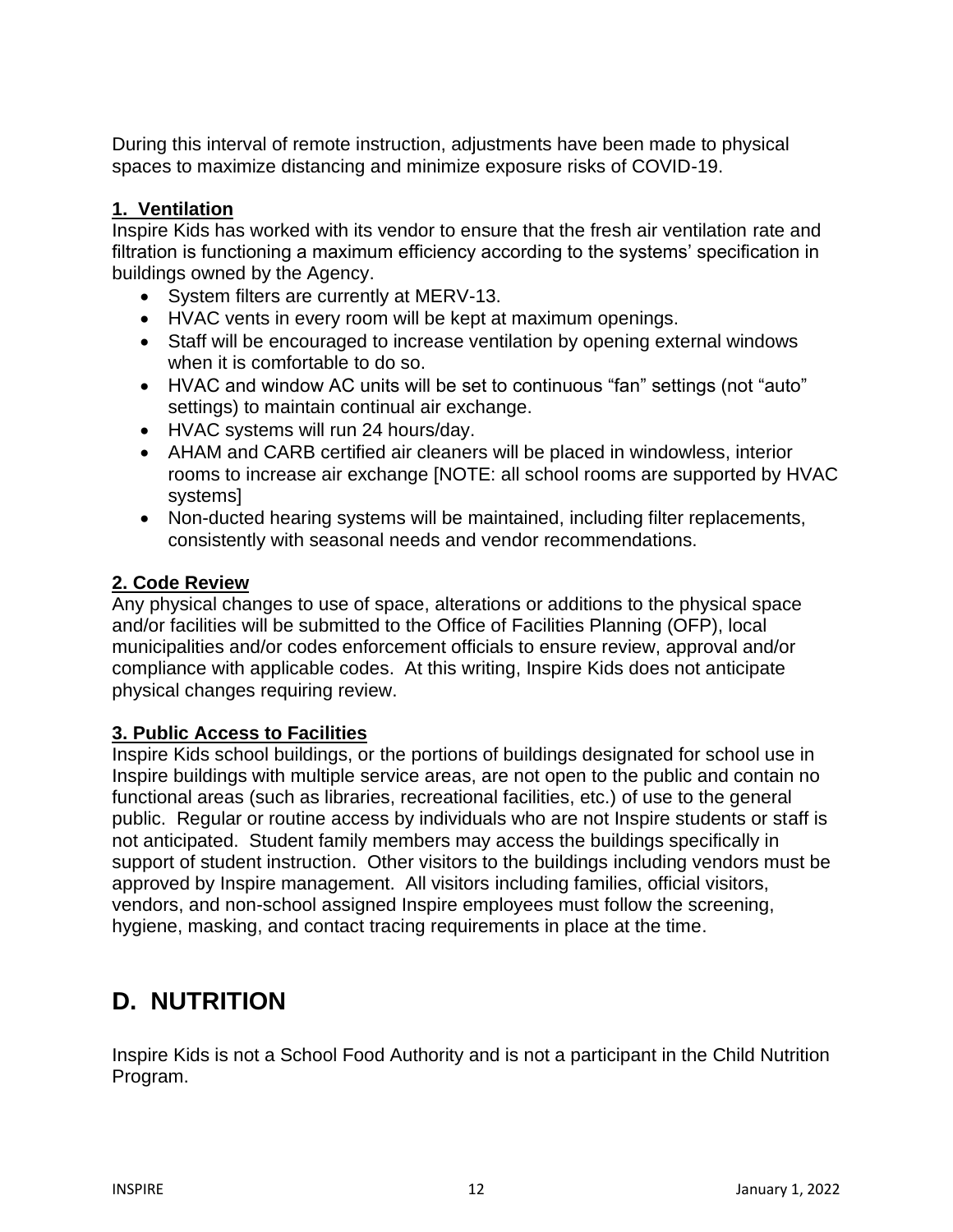As of this writing, there is no student use of shared food, drink or cooking appliances, including microwaves, toasters, ovens, coffee makers, water coolers. Filters have been installed on all classroom and kitchen faucets to facilitate use of tap water. All tap water is from municipal sources and meets municipal requirements for use. Staff and parents will be encouraged to bring bottled water from home if tap water is not preferred.

There is no communal or "family style" food service. Children's snacks will be provided in individual portions, individually plated. There will be no communal food preparation. Preparation of food for feeding therapy may be done as individual portions and with appropriate PPE (gloves and masks).

#### **1. Meals**

Parents will be required to send lunches for students that are ready to eat without additional preparation. Staff will not heat or otherwise prepare meals for students. Staff will be required to bring their lunches ready to eat. There will be no use of kitchen/breakroom food preparation appliances except microwaves, which must be cleaned between each use. Refrigerators may be used to store lunches in separate containers/lunchbags.

#### **2. Hygiene**

All students will wash their hands with soap and water prior to eating and again after they eat. If necessary, staff will assist students with this task.

### **3. Location**

Children's lunches will be stored in individual cubbies and served by Inspire Kids Staff. Students will have meals in their classrooms, with required physical distancing. Allergy sensitive foods are not permitted in the school buildings.

## **E. TRANSPORTATION**

Inspire Kids is not responsible for the transport of students attending our program. Inspire Kids works with County Department of Health officials to facilitate parent communication for preschool student transport. Inspire Kids has communicated with parents on their interest in transportation services.

Parents who choose to transport their children to school will report to a separate entrance from the buses. Parents must wear a face covering to enter the school building, and may not move beyond the designated entry points. Parents will need to document the screening of their children before the children may enter their classrooms.

## **F. SOCIAL AND EMOTIONAL WELL-BEING**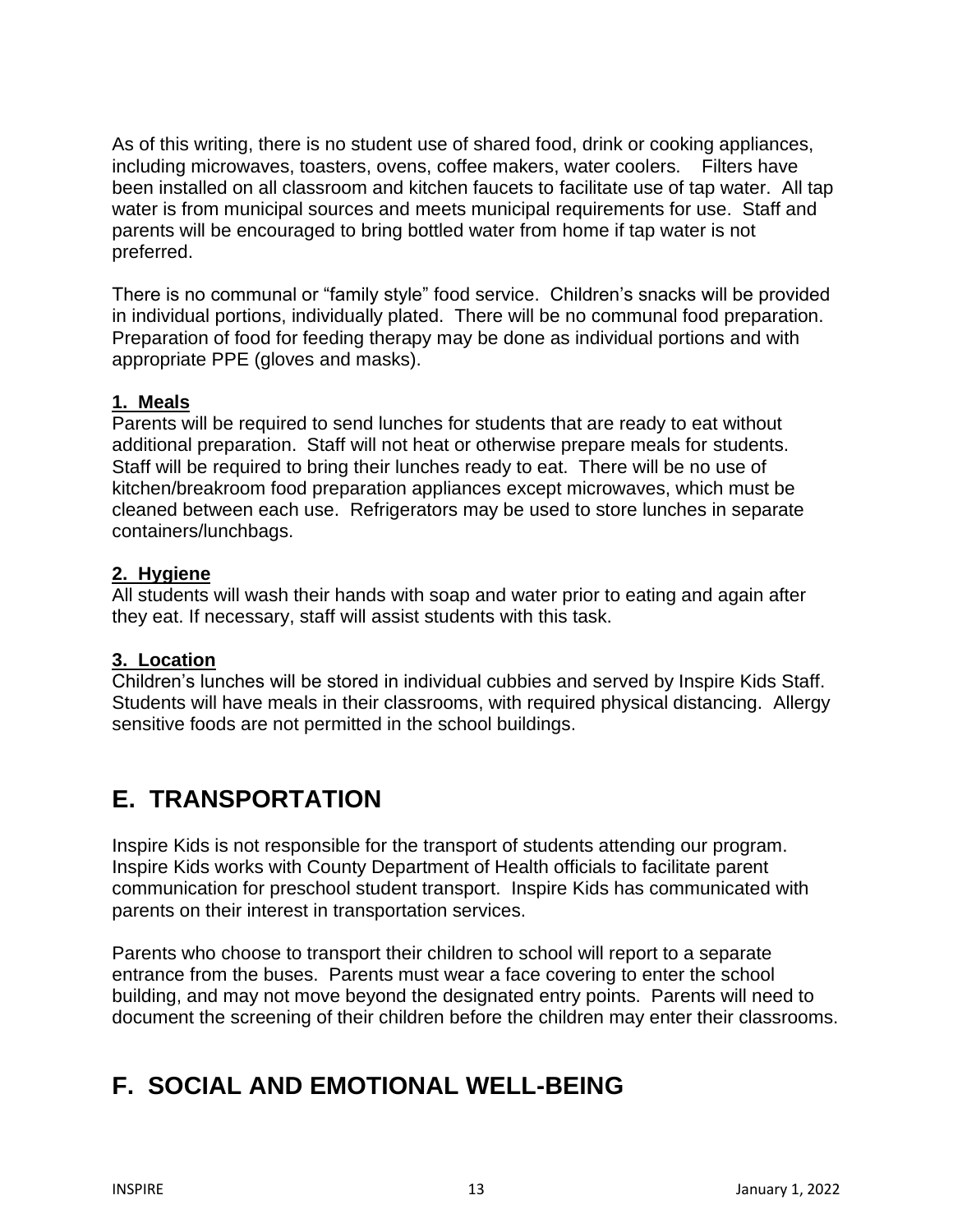Recognizing the stresses, anxieties, and potential trauma in the context of COVID-19, for staff and for students, we will introduce monitoring of well-being, with training and strategies. This does not replace or substitute for IEP mandated Counseling Services for students.

#### **1. Environment and Support**

Each student's education team will work toward maintaining a calm and predictive environment to provide support and a "safety zone" for students and staff. Care will be taken to identify and monitor new or extraordinary responses to the pandemic environment. Recommendations may be made regarding modifications in programming or the introduction of individual or classroom supports to help better meet student's needs relative to COVID-19. Staff will be encouraged to continue to show positive regard toward students, invite students to participate in activities, minimize nonessential demands, enrich the environment, provide choices in activities and preferred items, follow the students' leads, and thoughtfully respond to challenging behavior.

### **2. Staff**

Inspire Kids has an Employee Assistance Program (EAP), which all staff can access. Staff who are experiencing concerns with their own social and emotional well-being are encouraged to reach out to the EAP program, or, seek help from an outside provider. The Agency EAP can be accessed at [www.theeap.com](http://www.theeap.com/)

## **G. SCHOOL SCHEDULE**

Inspire Kids remains fully committed to providing full, in-person instruction for all enrolled students. Our students are young and require additional supports for learning. These supports are most effective when provided in-person.

Recognizing the importance of maintaining instruction and supports within the volatility of the pandemic, Inspire Kids has prepared each of three scheduling models: full-time in-person sessions, virtual or remote learning, and a hybrid model that combines partial in-person with partial remote learning. The same models will apply to each location fully owned or operated by Inspire Kids. Classes embedded in host programs will follow the model of the host program (remote, hybrid or in-person). Program models may change across the school year in response to changing conditions or municipal direction. Individual classes may change instructional model to accommodate need for quarantine.

Parents preferring a different model from that provided by Inspire Kids will be directed to contact their School District.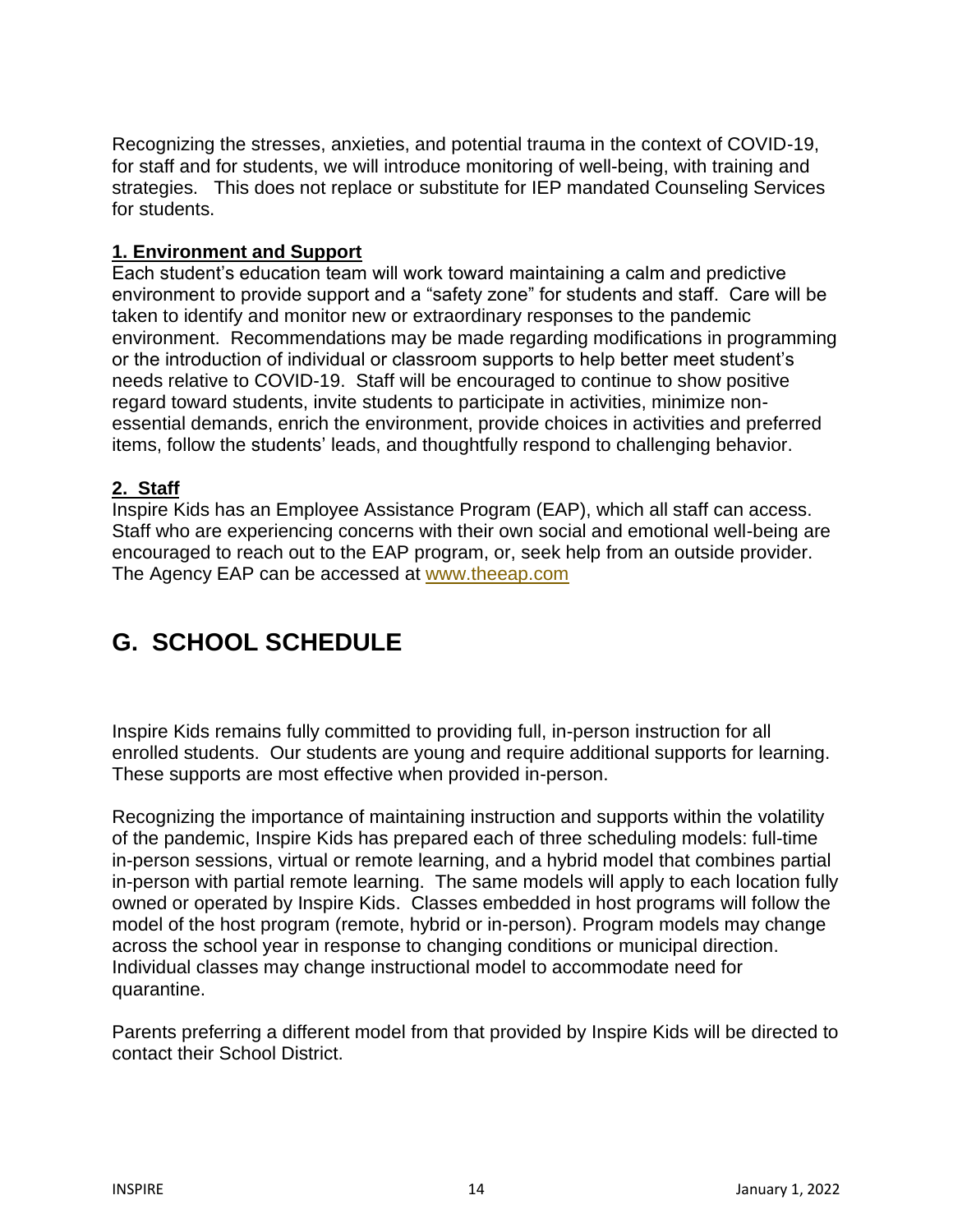• Unless otherwise identified under (M) below, the following schedule applies to all Inspire Kids locations.

#### **1. In-Person Model: Currently being followed**

All students will be in program, receiving in-person instruction, at the same time, consistently with IEPs. Exceptions to this model require district direction

For in-person classes, we expect the following:

- o Screening of both students and staff;
- o Face masks and PPE available and used in accordance with Inspire Kids' protocols ;
- o Physical distancing of 3 feet among students and 6 feet among adults ;
- o Cohorting of students consistently with identified community risks of transmission (Please see "Cohorts" under "J. Teaching and Learning", below) ;
- o Limitations on non-essential visitors in the building while students are present;
- o Separate arrival/departure locations for parent transported and bussed students to limit the number of students congregating in the same space.

#### **2. Virtual / Remote Model**

Virtual or "remote" instruction may be utilized for individual students who are in quarantine, for specific classes that are in quarantine, or for partial or whole buildings that are in quarantine. It is expected that this model will be accessed flexibly to maintain instruction and therapies during times when in-person instruction is interrupted. This model may also be used to maintain instruction during periods of inclement weather or non-COVID emergencies.

When implemented, remote instruction will use virtual mediums, such as Google Classroom, Zoom video-conferencing, Face Time/Skype, telephonic contact, and postal delivered packets and instruction. In this remote model, instructional, classroom and therapy staff will have a scheduled presence on-site but may also work remotely. School offices will be open.

Depending on district direction, Inspire may support parents who opt to keep their child in full virtual/remote instruction during periods when Inspire is providing full in-person instruction.

Within a virtual or remote model, we expect the following:

- o Coordination with the child's school district to support student with devices and high speed internet;
- $\circ$  A schedule of live, remote instruction with parental support at minimum of one instructional contact per day, per student;
- $\circ$  Instructional activities aligned with IEP goals;
- o "Family friendly" activities that facilitate each parent's understanding of strategy and expected outcome,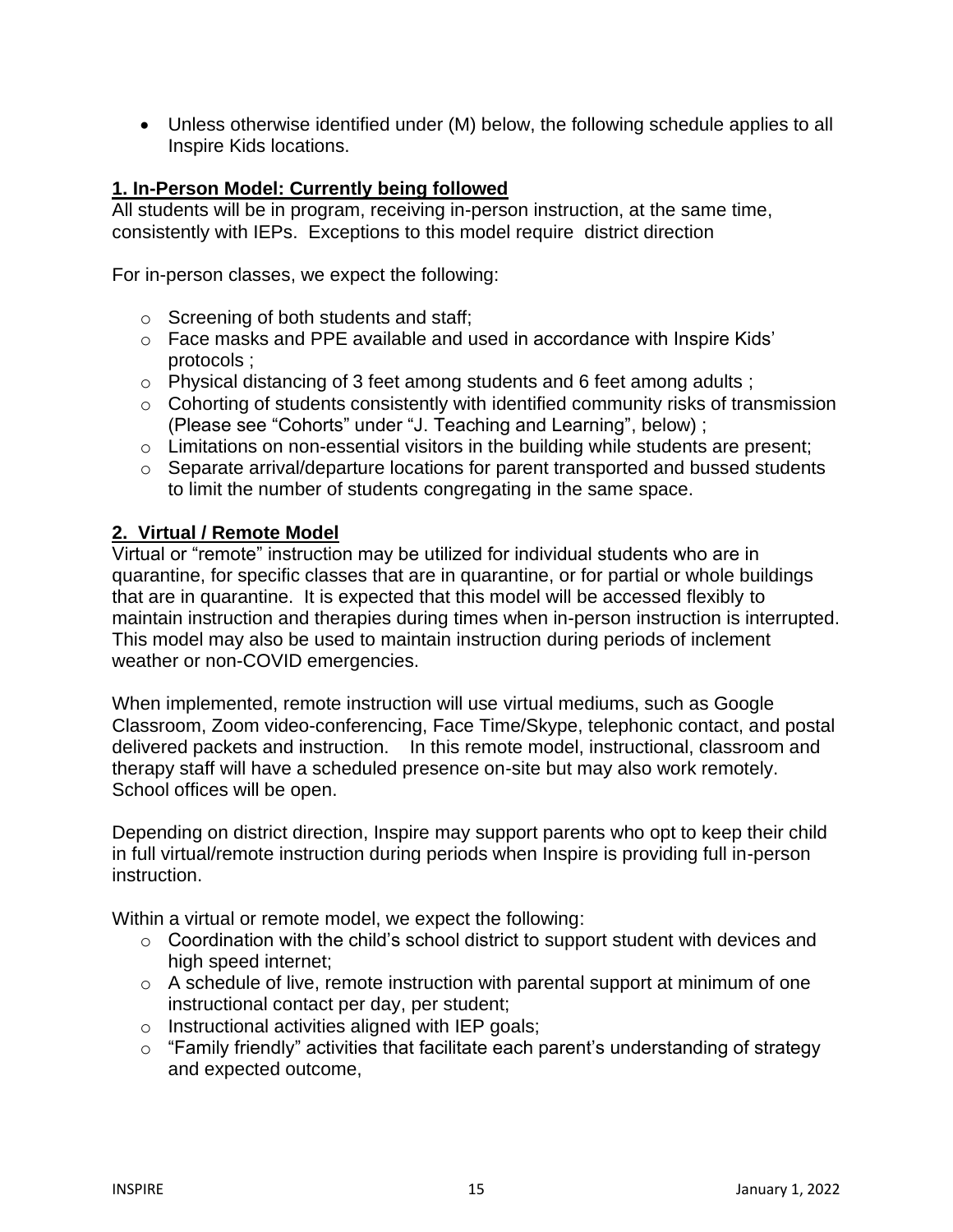- $\circ$  Regular, meaningful communication with the parent/guardian to assess engagement and progress;
- o Telehealth delivery of related services

### **3. Hybrid Model**

In this model, students attend in-person instruction on a schedule of assigned days; onsite attendance may be below normal student enrollment on any given day.

Within a hybrid model, we expect all the elements listed above for both "In-Person" and remote models, in addition to the following

- o Students will be grouped into one of three groupings, "A", "B" or "C".
- $\circ$  Group "A" students will attend program in person two days weekly with remaining days assigned to a Virtual / Remote Model as described above.
- o Group "B" students will attend program in person two days weekly that do not overlap Group "A" students, with remaining days assigned to a Virtual / Remote Model.
- $\circ$  Group "C" students will attend three days weekly, with one day that overlaps Groups A and B; and with the remaining two days assigned to a Virtual / Remote Model as described above. Group C students will be a fixed group drawn from Groups A or B, and reflect students whose progress within the hybrid model most suggests the need for increased in-person instruction.
- o On-going communication with the parent/guardian will be maintained to assess progress and the modifications/accommodations needed in order to better facilitate student learning.

Student progress, status of the public health emergency, and considerations of safety protocols and supplies, will continue to be actively monitored with adjustments identified as needed to respond to changing conditions.

### **4. Accommodations for High Risk Students**

Inspire Kids recognizes that our students frequently require more intensive care or medical supports. If a student requires medical care and supports that cannot be provided within physical distancing, the parent should work with their child's medical provider to make a decision as to whether in-person instruction is appropriate, or whether it is more appropriate for the student to participate in a virtual/remote learning or other instructional model.

## **H. ATTENDANCE**

Student participation and attendance will be tracked regardless of the school schedule.

## **1. Tracking**

Inspire Kids will track and monitor attendance records throughout the program, regardless of school schedule. Teachers, or designees will enter classroom attendance records that reflect both in-person attendance, and teacher-student engagement in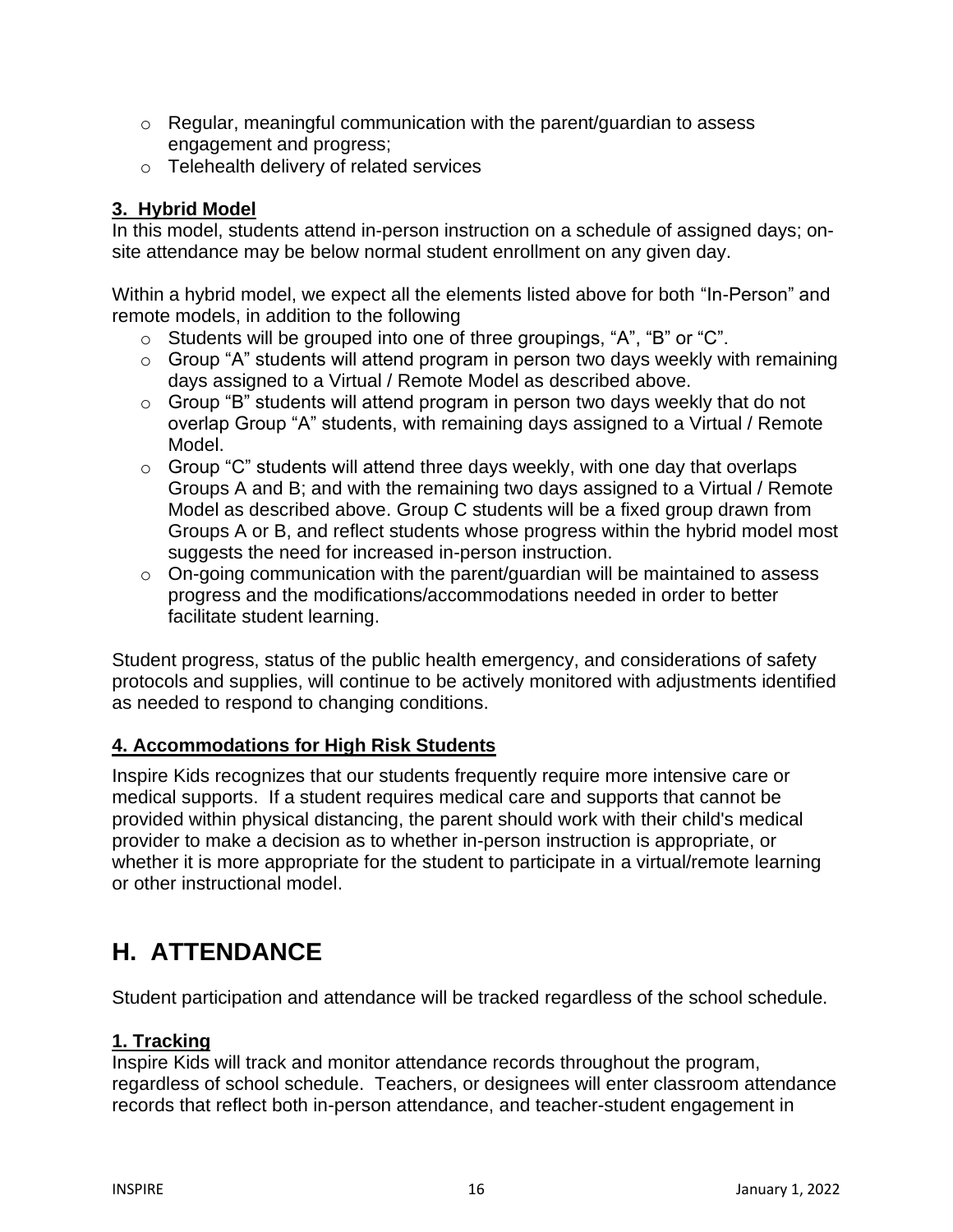virtual/remote services. Therapists will use K-Systems to record attendance in IEP mandated therapeutic services, both in-person and through telehealth (McGuinness for Ulster County students). Attendance information will be available to the Counties and to the students' school districts.

The education team will use this information to monitor and assess student/family engagement, attendance, communication, and outreach. Progress monitoring and responses to goals will also be recorded.

#### **2. Absenteeism**

Within virtual/remote schedule or the remote component of a hybrid school schedule, the teacher or a designated staff member will be responsible for contacting parents on a daily basis via phone call, text message, email or other means of communication.

To support those students with extended periods of absences, or those that have failed to maintain contact with us, Inspire Kids will communicate with the student's School District to discuss next steps/additional efforts that should be attempted. During this time, educational content and curricular goals will still be made readily available through virtual instruction, packets mailed to the home, or a combination of the two.

A known or excused absence will not be penalized as chronic absenteeism.

## **I. TECHNOLOGY**

### **1. Student Access to Technology**

Understanding that the use of technology for classroom instruction is not the same as individualized need for assistive technology, Inspire Kids will coordinate with the School Districts to support technology usage in the home as may be needed to access virtual/remote instruction.

As students are enrolled in Inspire Kids education programs for the 2020-21 school year, designated staff members will ask parents and/or legal guardians about student access to technological devices and internet connectivity. This survey can be conducted via phone call, text, email or other means of communication. If it is determined that the student is in need of a device to use for virtual learning, their contact information will be sent to the student's school district with an indication of what the family needs.

Training regarding the use of technology will be provided as needed and requested by a student/parent/guardian.

In the event that parents/guardians decline the use of technological equipment, or if internet connectivity is not provided in the area, the classroom teacher and school district will be notified. Teachers, therapists and other education team members would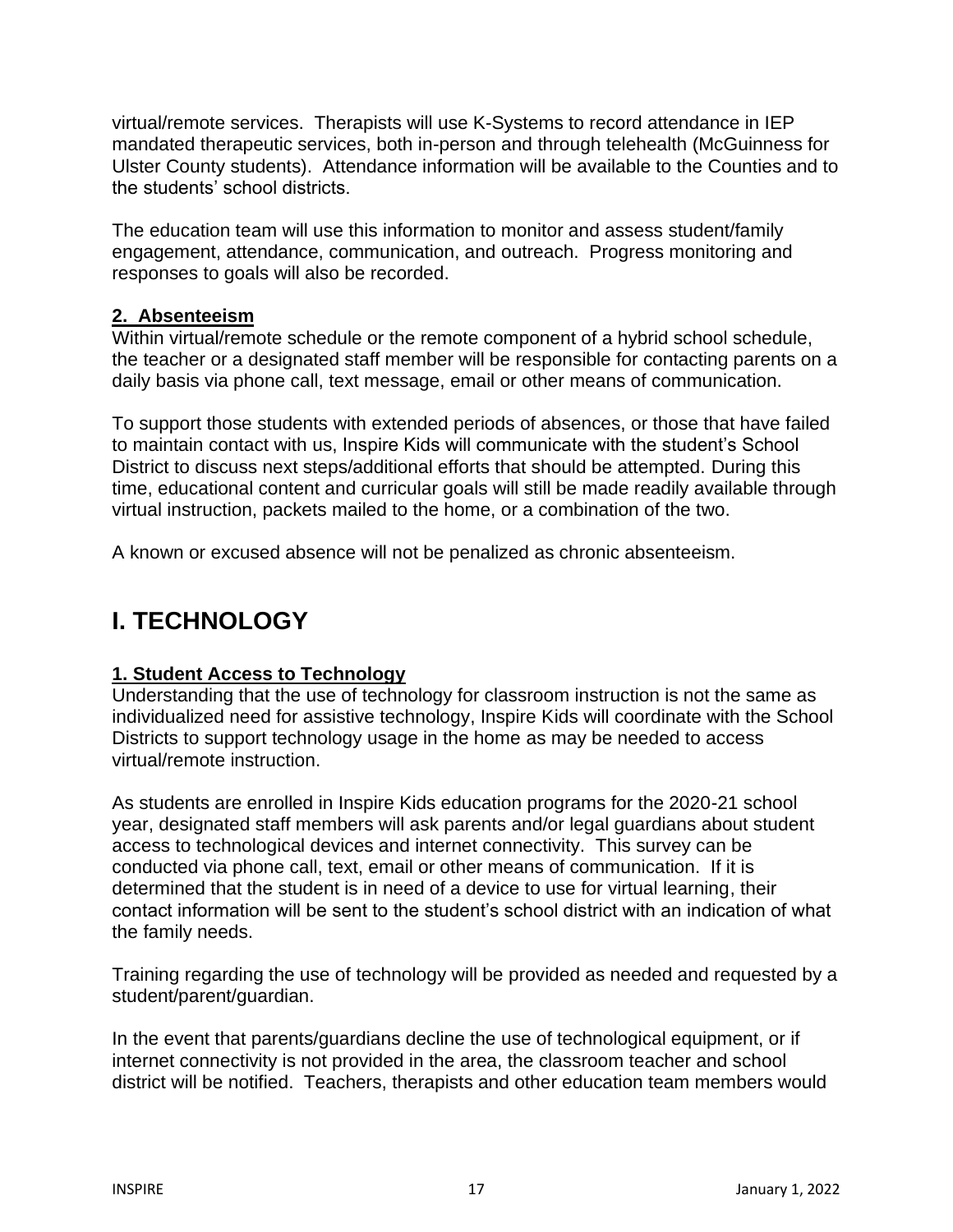create low-tech or no-tech solutions for delivering course instruction and curricular materials such as mailed packets, including regular telephonic contact.

### **2. Staff Access to Technology**

Teachers, therapists, counselors, and any other faculty that need to provide direct services to students remotely will report to their direct supervisor if they do not have access to a device. Supervisors and/or the staff member will report technology needs to the IT Manager. Inspire Kids will utilize and arrange available technology resources as necessary to accommodate the staff member.

Trainings will be held to support staff members as they create content for the distance learning. These trainings will also allow time for specific, real time questions about the tools being utilized.

### **3. Student Privacy**

Parents have been asked for authorization to share information within the teleconference and virtual classroom and telehealth platforms. Parents have the option to rescind the authorization at any time.

## **J. TEACHING AND LEARNING**

A combination of in-person, remote, and hybrid instructional models will be developed to support student learning, skill attainment, and goal achievement. Students will be provided with daily instructional opportunities regardless of model, through activities and instruction which align to the NYS Learning Standards and the student's individual IEP goals. Instructional activities will be differentiated based on student needs and interest, and family resources and engagement.

## **1. COVID-19 Driven Instruction**

Students enrolled in an Inspire Kids program are young and have developmental and medical needs that may make it difficult for them to fully understand or fully comply with COVID-19 safety protocols. Staff will create opportunities for our students to practice these safety behaviors, including wearing a mask, washing their hands, cough hygiene, physical distancing. Visual cues, icons, schedule boards, and structured learning activities will be used to help the children understand and cooperate in these safety behaviors.

## **2. Cohorts**

Students will be cohorted by classroom to limit potential exposure to the COVID-19 virus. Within their cohorts, students will access their classes and the playgrounds, without intermingling among rooms. Teachers and classroom staff will remain static in classrooms to the maximum extent possible while maintaining classroom ratios. Maintaining classroom ratios will take precedence over maintaining cohorts. Therapists will move across a limited number of classrooms to the extent feasible while meeting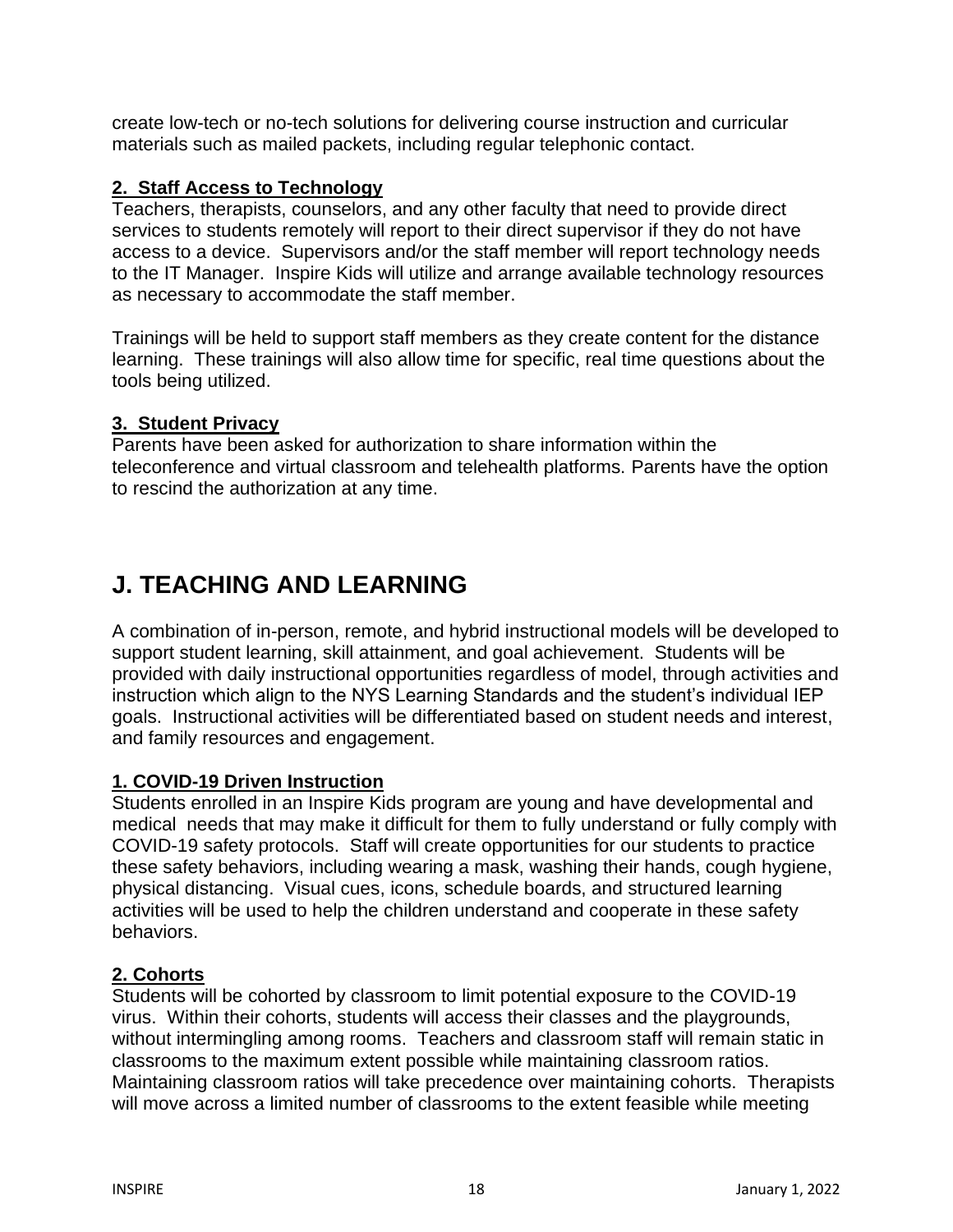IEP mandates. Please note that classroom cohorts may not align with bussing cohorts, and Inspire Kids does not control or influence how students are grouped for transportation.

- o During periods of low and moderate transmissions with positivity rates under 5% (low) or no higher than 7% (moderate), classes will not be blended for communal activities such as playground access, but students may move to therapy rooms and participate in group therapy sessions outside a classroom cohort if necessary to meet the IEP goal.
- o During periods of substantial risk of transmission, with positivity rates higher than 7% but less than 10%, student cohorts by classroom will be maintained to the extent feasible to meet IEP mandates, where teachers/adults move from class to class and students remain together throughout the day except when taken into therapy treatment spaces where physical distancing between students will be maintained;
- o During periods with high risk of transmission with positivity rates 10% or higher, student cohorts will be required, and participation in group therapy sessions is limited to the classroom cohort.

### **3. Assessment**

IEP goals will be used as the measure to monitor student growth and progress. Data will be collected on goals when students are participating in the in-person school schedule. During virtual/remote schedule, staff will work with parents to monitor goals and growth.

## **4. Parents / Guardians**

Parents are our partners in limiting the spread of COVID-19 within school. Parents will be asked to sign and return an agreement to comply with the expectations for screening their children, keeping them home when ill, picking up their children when ill at school in addition to limiting the items they send with their child, and adhering to the schedule of in-person attendance.

All parents will be given teacher and therapists contact information. Parents will have access to teacher's/therapist's phone numbers and email addresses. Teachers will be regularly available to communicate about student progress and to answer any questions. The school social worker will also assist families with community supports when necessary.

## **K. SPECIAL EDUCATION**

Inspire Kids will operate in partnership with the student's home school districts for technology needs required by families. Inspire Kids will provide the proper documentation of programs, services and communications utilizing resources currently available and provide such documentation to parents and school districts as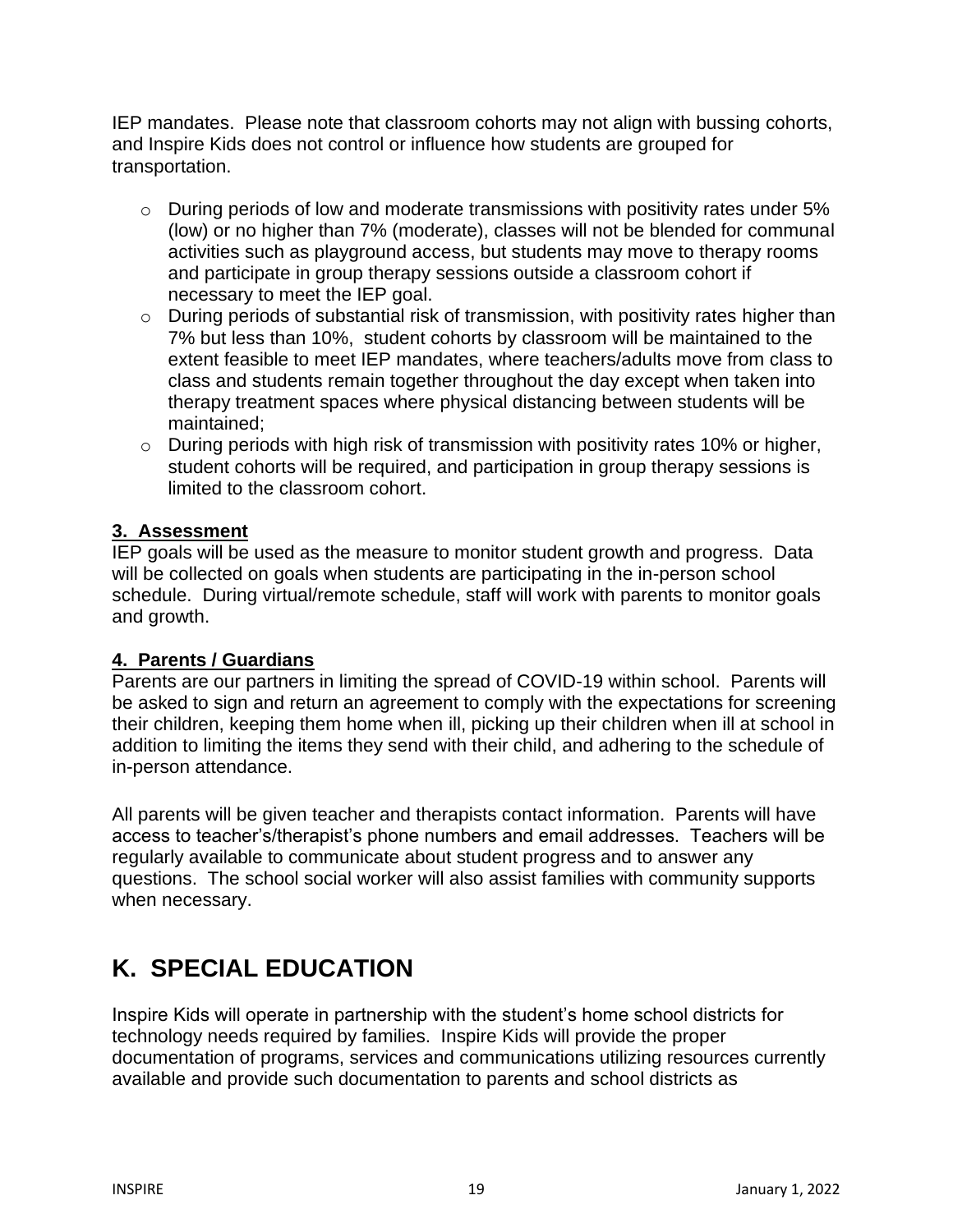appropriate. Inspire Kids will utilize in-person, virtual/remote learning and a hybrid models to ensure effective implementation of a student's IEP.

Inspire Kids will continue to provide mandated special education and related service therapies consistently with the IEP within whichever model is appropriate and available at the time of instruction. Our goal is to maintain in-person instruction for the 2021-2022 school year to the fullest extent possible. As may be required, we are prepared with contingency plans to modify to hybrid or remote learning in the event of intermittent or extended issues due to COVID-19. When providing in-person sessions at daily or near daily schedules, truncated sessions may be required under certain risk conditions to maintain safety in distancing and capacity.

## **L. STAFFING**

### **1. Certification**

Teachers will hold appropriate certification or be qualified to function as substitute teachers consistently with the Commissioners Regulations. Student teachers and student therapists, if in attendance, must be fully vaccinated and follow all Inspire Kids COVID-19 protocols.

#### **2. Professional Development**

Professional Development will be provided to staff on reopening procedures and protocols prior to school resuming. The first day of school will be used as a professional development day for all staff. The procedures outlined in this plan will be reviewed with education staff. Teachers and therapists will be encouraged to meet to share practices and strategies for these models. On-going professional development will occur on functional skill development, language acquisition, and best practices with virtual learning.

As appropriate trainings are developed within the LITMOS system, they will be assigned to specific employee groups. Completion of assigned trainings will be monitored and program administrators will follow up with any staff that fail to complete the assigned trainings.

### **3. Accommodations for High Risk Staff**

Staff who consider themselves at medical high risk for exposure to COVID-19, or due to personal circumstances will be directed to meet with Steve Peach, Director of Human Relations for discussion and review.

## **M. REVIEW, AMENDMENT, AND TEMPORARY SCHOOL CLOSURES**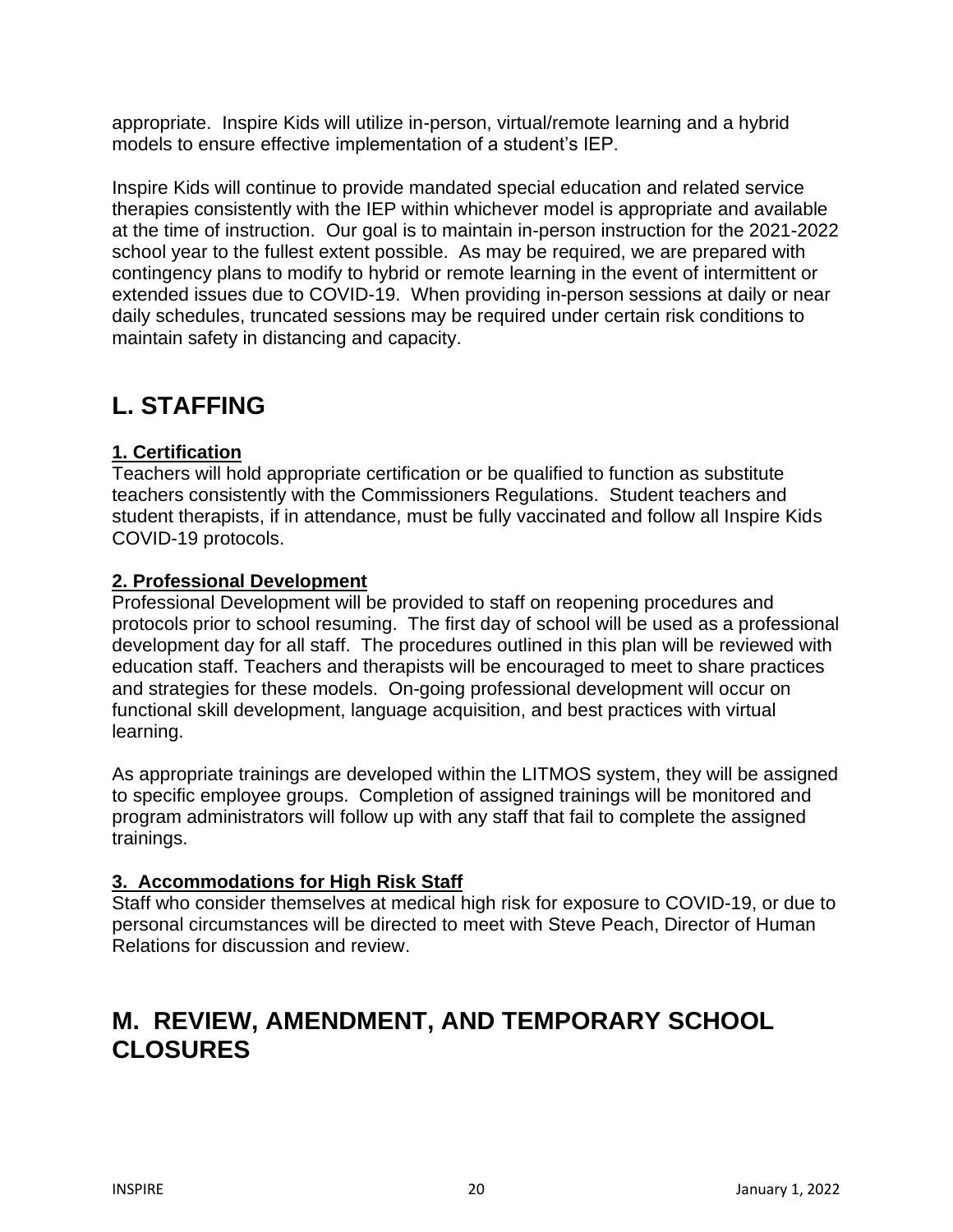This document reflects current planning based on available guidance, current experience, and anticipated conditions. Both external and internal factors may require amendment of the plan. Should circumstances dictate, instruction will shift across the available instructional models, including remote, hybrid, and fully in-person. The model or combination of models described in (G) above reflect the schedules in place at this writing. Shifts in models may be specific to a single location, or apply across all Inspire Kids locations. Changes to specific locations will be identified below.

As we implement the plan, we will maintain ongoing assessment of its efficacy, its safety, and its feasibility. This assessment will include enrollment and student/family engagement, staff participation, availability of necessary supplies including PPE and cleaning agents, and overall safety. Changes in the public health emergency, municipal and state directives, and changes in guidance may also require amendments to this Plan. At all times, we will prioritize the education and health of our students, and the health and safety of our staff and community.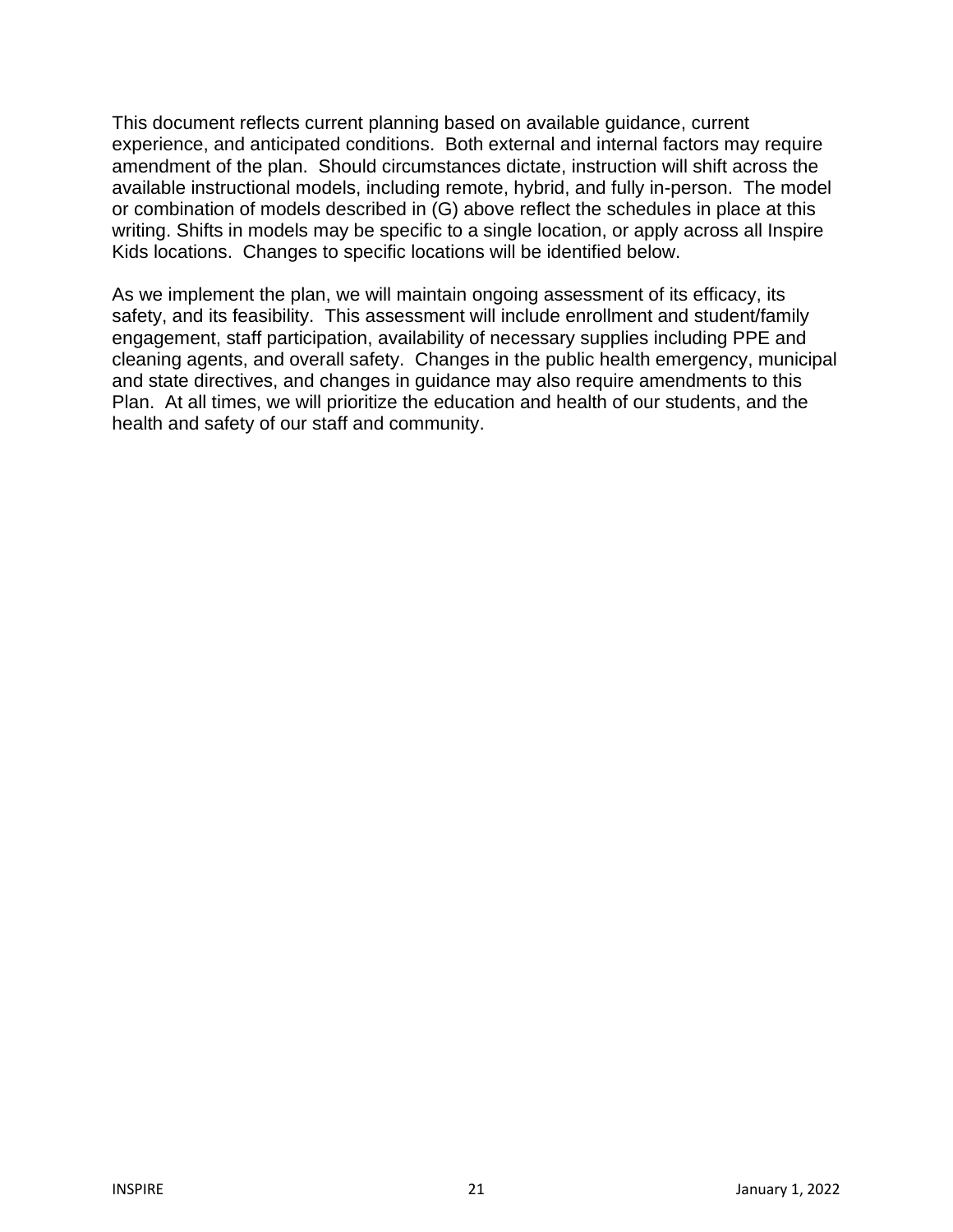## **APPENDIX 1**

## **COVID-19 protocols and status update JANUARY 2022 IN EFFECT UNTIL FURTHER NOTICE**

This is a summary of the most current protocols for COVID-19. These protocols are consistent with the "Health and Safety Guide for the 2021-2022 School Year" issued by NYSED, the NY Hero Act, and the NYS DOH Advisory 12/24/21. Please see the Model Airborne Infectious Disease Exposure Plan for engineering and administrative controls

As of this writing, COVID-19 cases in Orange County continue to increase. It is important that we continue to keep each other safe. **The most important things you can do to help the students, your coworkers, and yourself is to get vaccinated, wear a mask, and respect distancing.**

You are required to follow the following protocols.

#### **Daily Health Screenings:**

- All preschool students and program participants must continue to complete a daily health screening before start of services, including before entering an Inspire vehicle.
- All employees must continue to complete a daily health screening before logging in Paylocity.
- All visitors must continue to respond to screening questions upon entry to an Inspire site.

**Employee Entrances:** It is no longer necessary for employees to use a separate entrance to the Fletcher Street or Gidney Avenue locations.

**Masks:** Except where specified here, "masks" means a surgical/procedure mask or a KN95 mas. Face coverings such as cloth masks are not acceptable within instructional or therapy spaces; bandanas or gaiters are not acceptable at all.

- Masks are required by all unvaccinated employees and program participants (as tolerated), at all times in any Inspire location, and while providing services and supports at any community or residential location. Unvaccinated employees providing services must wear a KN95 mask.
- Masks are required by all vaccinated employees inside any Inspire location when within 6 feet of an unvaccinated person or a person of unknown vaccination status, and are recommended to be worn by vaccinated employees inside any Inspire location occupied by more than one person.
- Masks are required in all school buildings at all times by employees, visitors, and students (as tolerated), regardless of vaccination status.